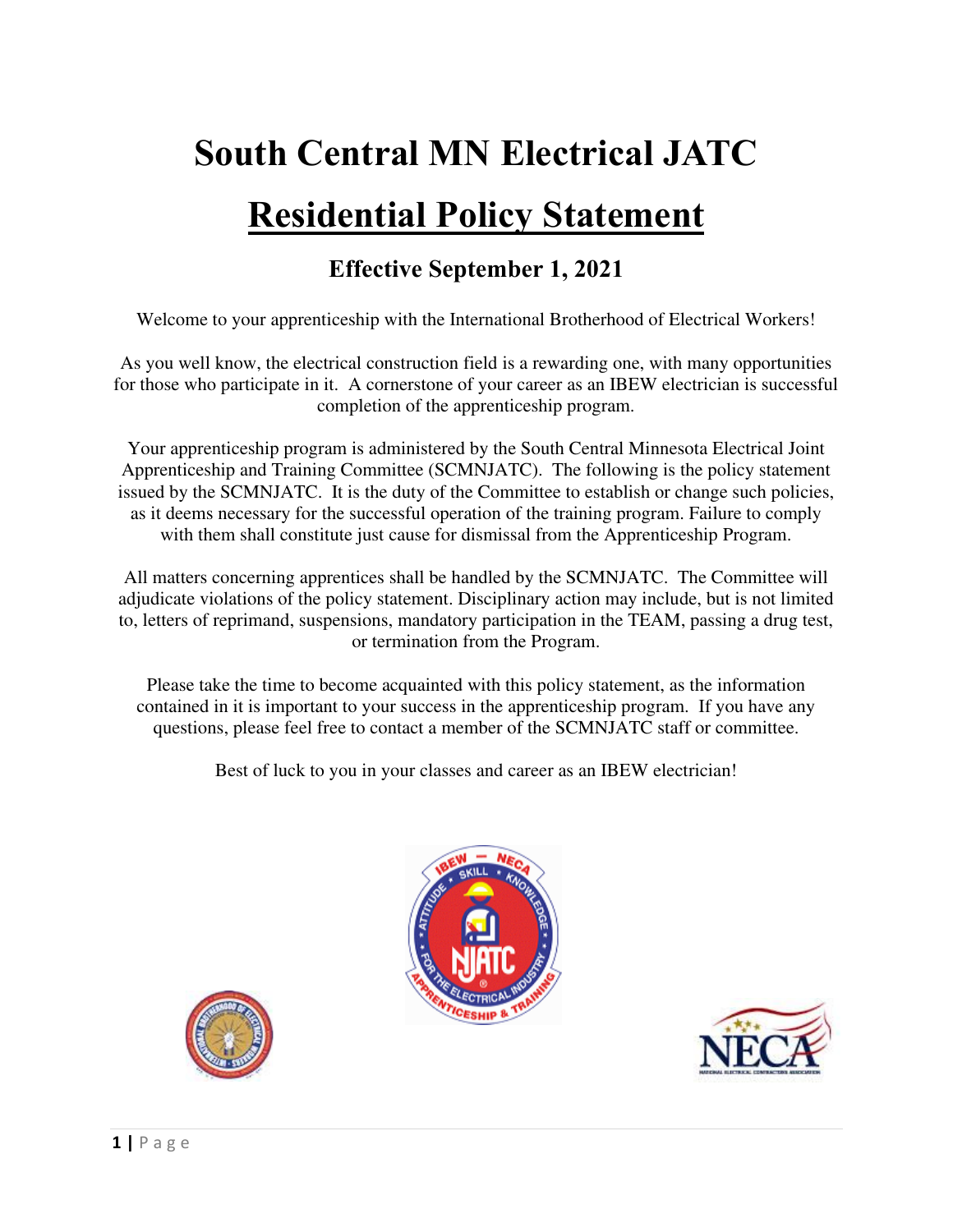

# **Table of Contents**

- I. Contact information
- II. Committee and Contact Information
- III. Class Placement
	- a. Credit for Previous Experience
	- b. Credit for Trade School Completion
	- c. First Year Test-Out
	- d. Veterans
- IV. Apprentice responsibilities
	- a. Scholarship Loan Agreement
	- b. Classroom Training and Attendance
	- c. Fees
	- d. Timecards
	- e. Performance Reviews
- V. Apprentice Employment
	- a. Job Placement, Traveling, Quitting an Employer, Discharge for Cause
	- b. Unemployed Apprentices and Job Referral
	- c. Commuting Policy
	- d. Rotation/Transfer of Apprentices
	- e. Leave of Absences
	- f. On-the-Job Conduct and Attendance
- VI. Progressing in and completing the Program
	- a. Passing grade
	- b. Wages and Progression
	- c. Program Completion
- VII. Prohibited Harassment Policy<br>VIII. Computer Usage
- Computer Usage
- IX. Email Procedures
- X. Referral Policy
- XI. Short Call Policy
- XII. Transfer Policy
- XIII. Whistleblower Policy
	- a. General
	- b. Report Responsibility
	- c. No Retaliation
	- d. Reporting Violations
	- e. Compliance Officer
	- f. Confidentiality
	- g. Handling of Reported Violations
- XIV. State Board of Electricity (SBOE)
- XV. Substance Abuse Policy and Program
- XVI. Drug and Alcohol Testing Authorization
- XVII. Signature Page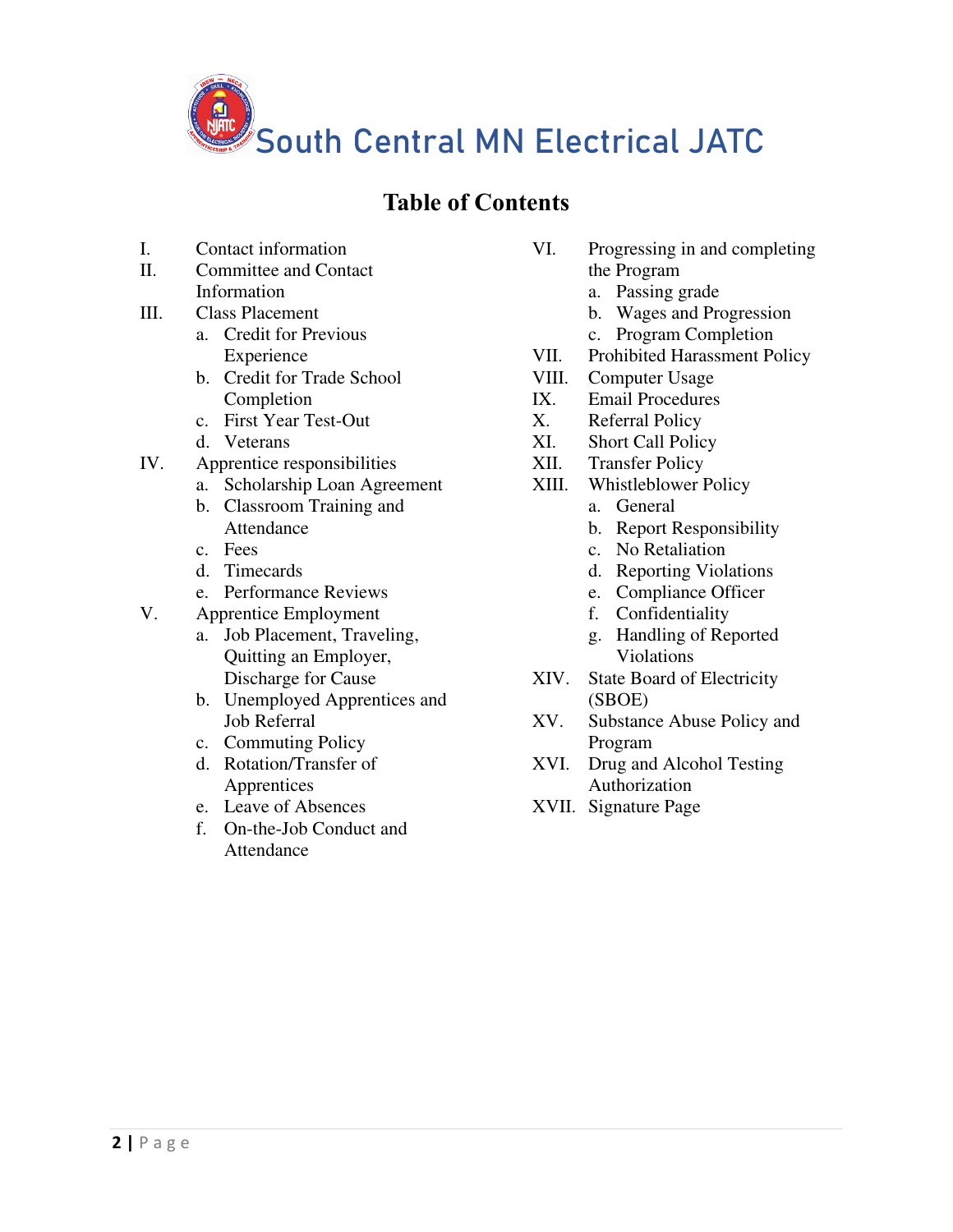

# **I. CONTACT INFORMATION**

Each apprentice shall be responsible for keeping the Apprenticeship Office, the Union, the Credit Union and the Health and Welfare Office informed of any change of address or telephone number.

#### **South Central MN JATC**

*Michael Bambrick Jr, Training Director*  9 80th St SE; Ste B Rochester, MN 55904 (507) 529-7721 Phone (507) 361-2291 Fax (507) 513-9090 cell [mbambrick@scmnjatc.org](mailto:mbambrick@scmnjatc.org) 

### **South Central MN JATC**

*Julie Strike/ Apprentice Administrator*  9 80th St SE; Ste B Rochester, MN 55904 (507) 289-7187 Phone (507) 361-2291 Fax [jstrike@scmnjatc.org](mailto:jstrike@scmnjatc.org)

### **IBEW Local Union 343**

9 80th St SE Rochester, MN 55904 (507) 282-7081 (507) 282-1562 fax

#### **Wilson McShane**

8120 Penn Avenue South Suite 500 Bloomington, MN 55431 (800) 247-0401 or (952) 835-3035 (952) 835-3406 fax [jnord@wilson-mcshane.com](mailto:jnord@wilson-mcshane.com)

### **Electrus Federal Credit Union, A Division of SPIRE**

7100 Brooklyn Boulevard Brooklyn Center, MN 55429 (800) 252-4239 or (763) 569-4000 (763) 569-3270 fax

THE PRECEDING POLICY STATEMENT IS AVAILABLE TO EACH APPRENTICE SO HE/SHE WILL KNOW IN ADVANCE THE RULES ESTABLISHED BY THE SOUTH CENTRAL MN ELECTRICAL JATC. THESE ARE SUBJECT TO CHANGE WITHOUT NOTICE AS THE COMMITTEE DEEMS NECESSARY FOR THE SUCCESSFUL OPERATION OF THE TRAINING PROGRAM.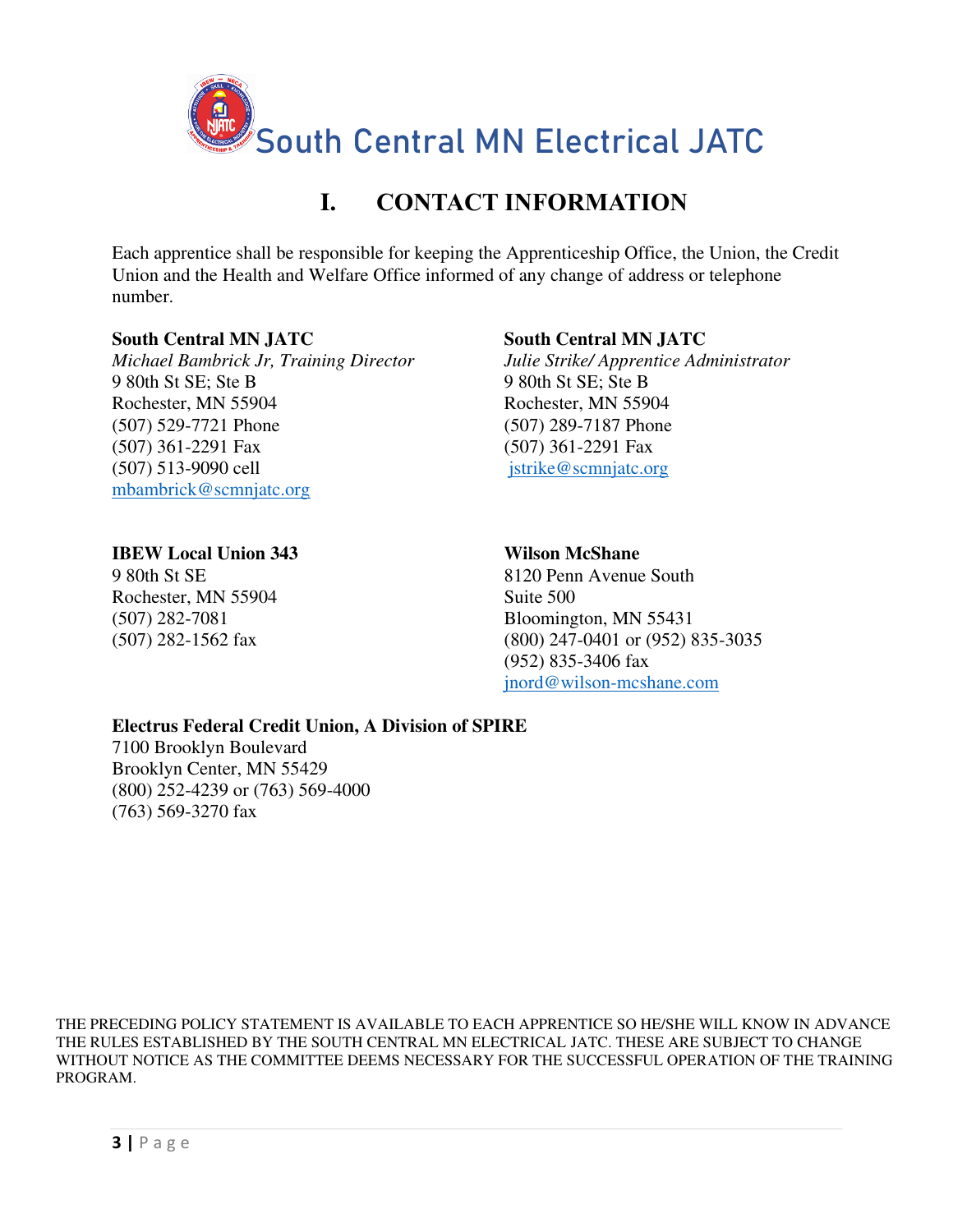![](_page_3_Picture_0.jpeg)

# **II. COMMITTEE AND STAFF MEMBERS**

N.E.C.A.

Kristin Causby, Minneapolis NECA Kevin Hauschild, BLK Electric, Inc Jordan Barnes, Accord Electric Brent Morey, Hunt Electric

 I.B.E.W. Josh Ailts, Journeyman Mike Gillard, Journeyman Chad Katzung, Business Manager Sean Sannes, Journeyman

TRAINING DIRECTOR Michael Bambrick Jr (507) 529-7721 or (507)513-9090 Cell

ADMINISTRATOR Julie Strike (507) 289-7187

**INSTRUCTORS** 

[mbambrick@scmnjatc.org](mailto:mbambrick@scmnjatc.org) 

[jstrike@scmnjatc.org](mailto:jstrike@scmnjatc.org) 

Dan Goodew (507) 529-7721 [dgoodew@scmnjatc.org](mailto:dgoodew@scmnjatc.org) 

Dustyn Marks (507) 529-7721 [dmarks@scmnjatc.org](mailto:dmarks@scmnjatc.org) 

Casey Saunders (507)-513-8512

[cwsaunders@scmnjatc.org](mailto:cwsaunders@scmnjatc.org)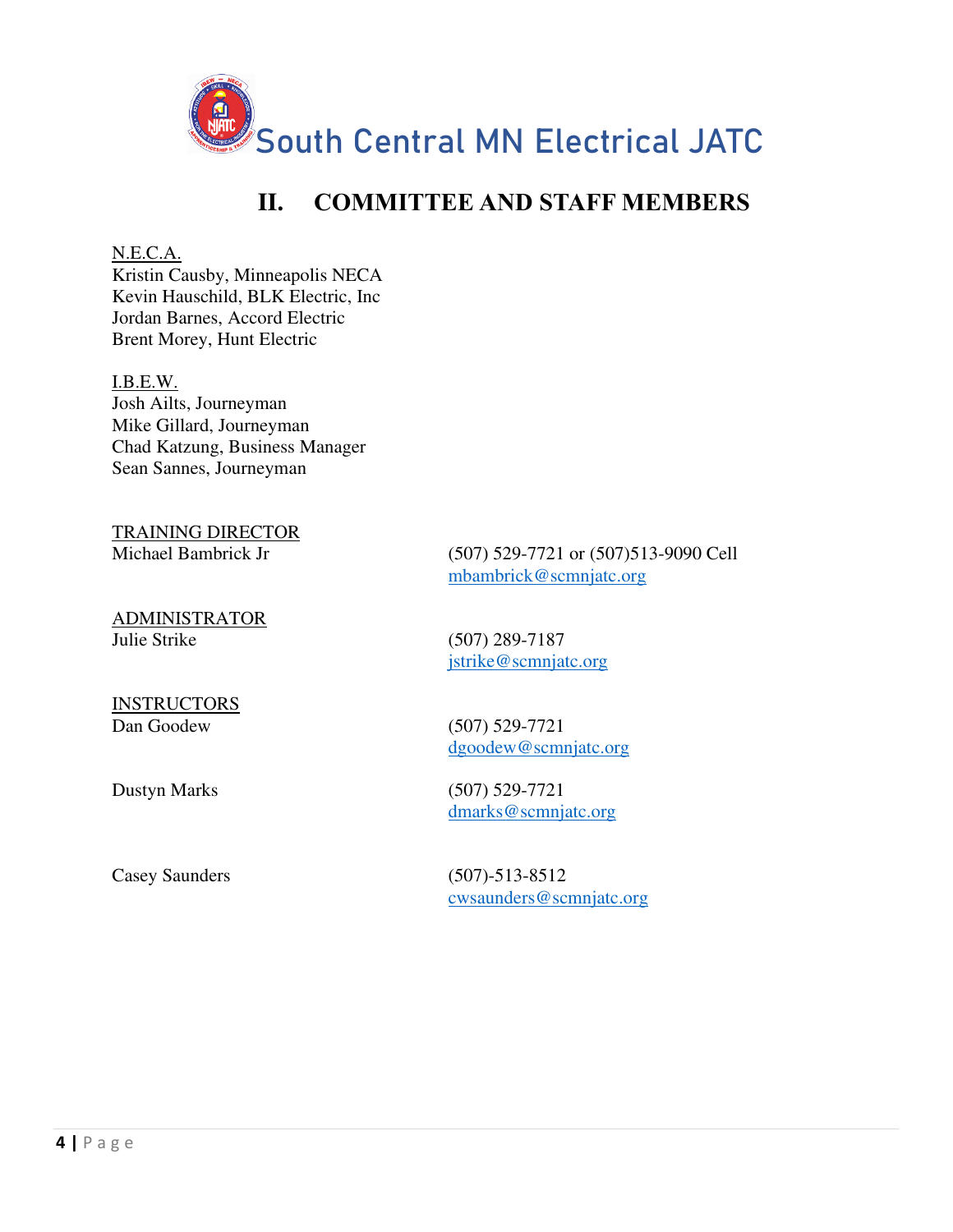![](_page_4_Picture_0.jpeg)

# **III. CLASS PLACEMENT**

### *Credit for Previous Experience*

Applicants with previous experience in the electrical construction trade may ask for and have such experience reviewed for credit towards on-the-job training hours. Hours worked as a summer helper/shop help or working in the industry while not registered with the Department of Labor as an Unlicensed Electrician cannot be considered toward credit for previous experience.

Applicants are responsible for providing verification of previous experience to the Committee. The preferred method is the Minnesota Department of Labor and Industry's Work Verification form used for the State exam if properly filled out and signed. If this is unobtainable, a written statement by the applicant itemizing the total number of hours worked (supported by paycheck stubs), categorizing the types of experience gained, and the names of employers and dates employed may be accepted.

Requests for previous experience credit *must be made at the time of the apprentice's indentureship*, upon which it will be reviewed by the committee and granted in whole or in part at the committee's discretion. The Committee will review such requests at the next regularly scheduled meeting after the indenture date.

### **\*All applicants are required to serve a minimum of 2000 hours in the program.**

### *Credit for Trade School Completion*

An apprentice indentured who has graduated from an approved Electrical Construction course (and has furnished verification of same to the SCMNJATC) will receive 2,000 hours credit throughout their apprenticeship and be placed into third-year classes. Working in the industry while attending school cannot be considered towards credit for previous experience.

### *First-Year Test-Out*

Upon indentureship, an apprentice may opt to test out of the first year of school. This process should be arranged with SCMNJATC staff, and apprentices successfully doing so will be placed into second-year classes.

### *Veterans*

Veteran apprentices who apply for GI benefits will make application through the Veterans Service Officer. All forms requiring signature by a certifying official are to be forwarded to the apprenticeship office for completion. No other signatures will be accepted. Such apprentices must turn in their monthly VA Hours Verification Forms with their SCMNJATC timecards for completion. It will then be forwarded to the VA and a copy will be mailed back to the apprentice for his/her records. Note: timecards must be received by the  $5<sup>th</sup>$  of the month. If an apprentice does not have his/her VA form, it can be submitted separately from the timecard whenever it is received. Timecards submitted to the SCMNJATC must match VA benefits to be counted. Any penalties assessed by SCMNJATC will reflect on VA benefits.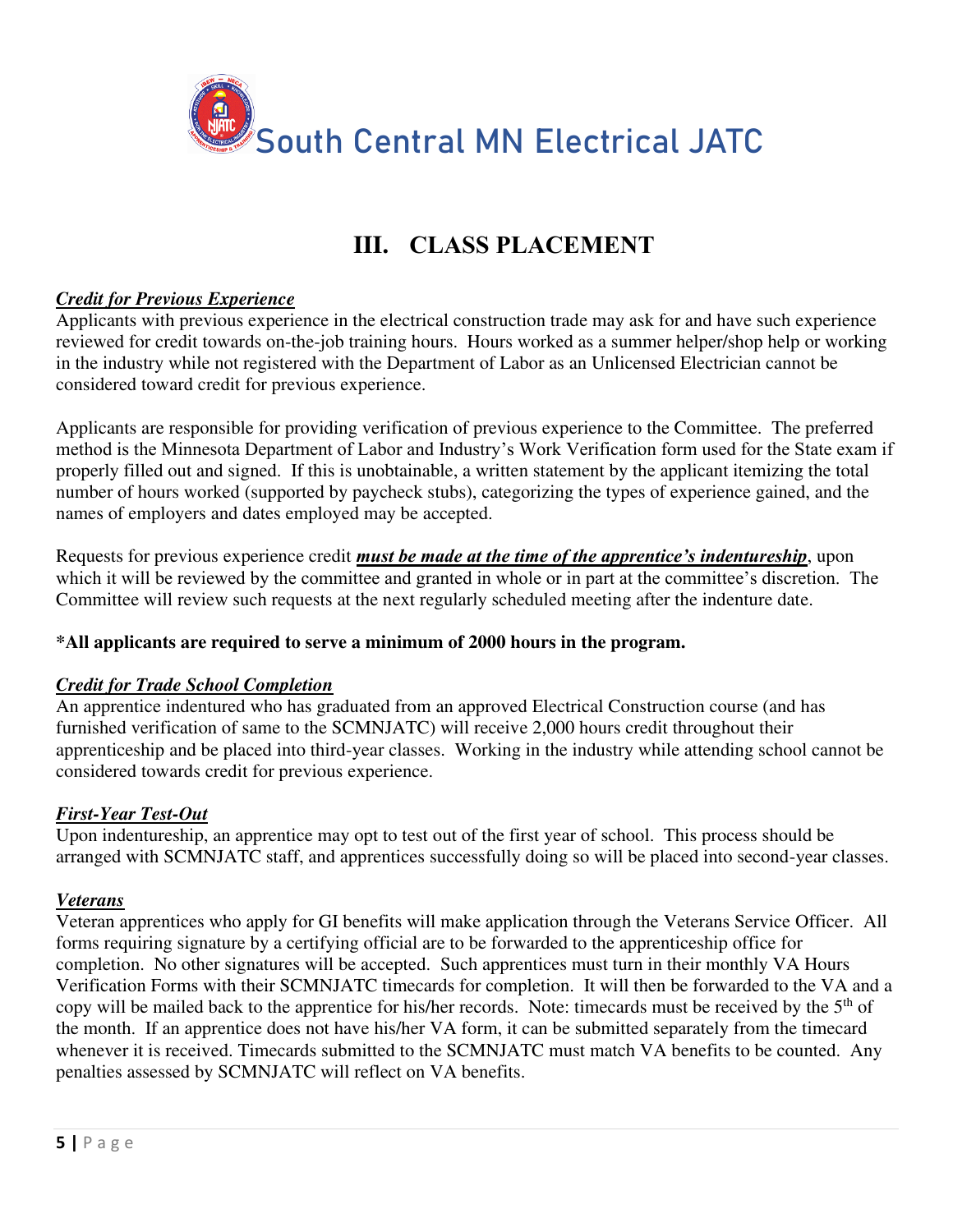![](_page_5_Picture_0.jpeg)

# **IV. APPRENTICE RESPONSIBILITIES**

### *SCHOLARSHIP LOAN AGREEMENT POLICY*

On an annual basis, prior to participating in any classroom instruction, each apprentice is required to:

1. Complete and sign a scholarship loan agreement (SLA) document and promissory note.

OR

2. Make payment in full to the SCMN JATC for the monetary value of one (1) year of classroom instruction as set forth in the scholarship loan agreement.

Failure to abide by this policy will result in the termination of your apprenticeship agreement and employment through the SCMN JATC program.

### *Classroom Training and Attendance*

All apprentices are required to participate in and successfully complete all classroom instructions required by the SCMNJATC. The SCMNJATC will not require fewer than 180 hours of classroom training per academic year, and apprentices completing fewer than 180 hours will be required to repeat the school year with their wages frozen.

Apprentices must notify the Training Director, Instructor, or Administrator PRIOR to the start of class of any absences, late starts, or early quits from class. All absences must be discussed with SCMNJATC staff and are to occur only in the event of illness and/or emergency. Supporting documentation for all absences should be provided if available. *Makeup of absences is mandatory.*

Missed hours must be made up by attending *Code Classes*. A day missed, is equivalent to ONE 8-hour code class to be completed within 60 days or appear before the Committee. Any partial day missed will be made-up. If a 4th day is missed apprentice will automatically be schedule for an appearance before the Committee.

*Please note, absences, late starts, or early quits are a violation of this policy statement, even if they are properly made up and discussed with SCMNJATC staff. Apprentices who do not follow the JATC attendance policy will be subject to disciplinary action.* 

### *Cheating Policy*

The SCMN JATC will not tolerate academic cheating of any kind. Cheating includes but is not limited to:

- Using any unauthorized aid during a test
- Giving or receiving answers during a test
- Accessing a test before it is given
- Copying assignments from other current or past apprentices
- Submitting work as your own that is actually the work of others

Anyone suspected of cheating will be referred to the SCMN training committee for possible disciplinary action up to and including termination of your apprenticeship agreement.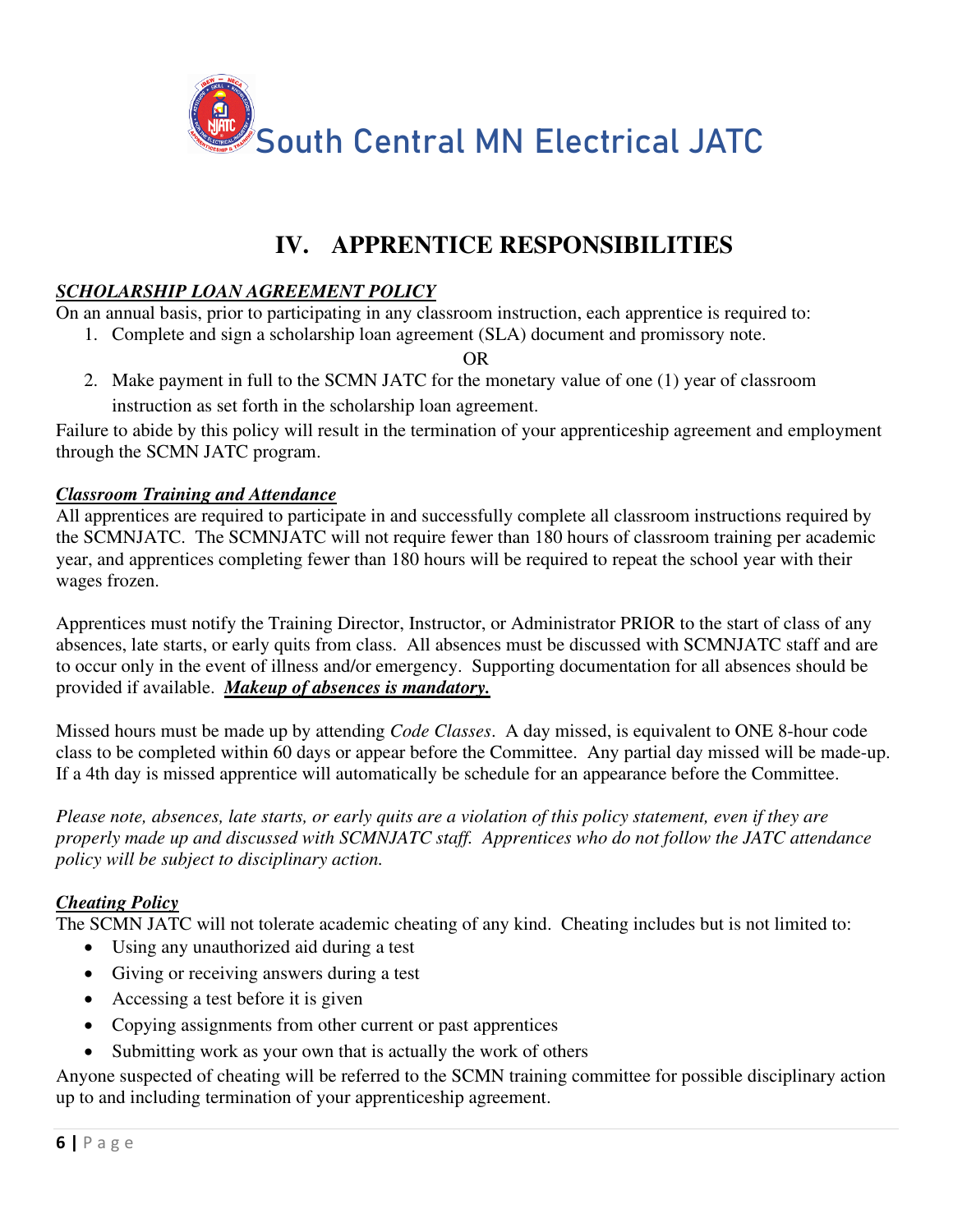![](_page_6_Picture_0.jpeg)

### *Unlicensed Registrations*

Apprentices are responsible to maintain their unlicensed registration with the MN State Board of Electricity.

#### *Fees*

Any required tuition, book fees, or state registration fees shall be the apprentice's responsibility and *must be paid in full the first day of class*. Class materials will be handed out the first day of class, and all course fees must be paid for on that day. Payment options available for course fees are **cash, check, credit/debit card**. We have established an account with Unionly to accommodate credit or debit card payments. Their fee for this service is a **\$0.30 fee plus 4.9% service charge** for **each** transaction.

### *Timecards*

The SCMNJATC shall keep and maintain records of progress as required by the Minnesota State Division of Voluntary Apprenticeship. Progress records shall be accessible to all authorized personnel. It is the responsibility of each apprentice to help the SCMNJATC fulfill this requirement by filling out and promptly turning in monthly timecards. *Timecards are required monthly until one has been released from the Program regardless of work status. An apprentice who has reached 7600 hours and passed their SBOE may request timecard exclusion from committee in writing.* 

Each apprentice timecard is for a one-month period. Each apprentice timecard is for a one-month period. Apprentices are to indicate the number of hours worked each day in each category online in TradeSchool.

**Timecards are due on the 1st of the month and shall be completed online via TradeSchool by 5 pm by the** 5<sup>th</sup> day of the month following the covered month. Falsifying timecard reports is a violation of this policy statement and will result in disciplinary action. Examples of falsification can include but are not limited to reporting hours not actually worked, etc. All hours will be verified from Health and Welfare payroll reports.

### *APPRENTICES WHO ARE UNEMPLOYED, AT HOME, OR ON A LEAVE OF ABSENCE (less than one year) MUST CONTINUE TO SUBMIT MONTHLY TIMECARDS.*

Apprentices who fail to submit timecards in a timely manner will be subject to the following:

- A. First Late/Missing Timecard: The apprentice shall receive a notice requiring him or her to deliver the card prior to the end of the month. Credit for hours worked will be delayed by one month which will accordingly delay wage increases by one month.
- B. Second Late/Missing Timecard: This timecard will not be credited toward the completion of the apprentice's required training program AND the apprentice's already-accumulated hours will be reduced by 160 hours. This will result in a delay of the apprentice's next pay raise and extend his/her apprenticeship by two months. **(value of \$12,000+)**
- C. Third Late/Missing Timecard: This timecard will not be credited toward the completion of the apprentice's required training program AND the apprentice's already-accumulated hours will be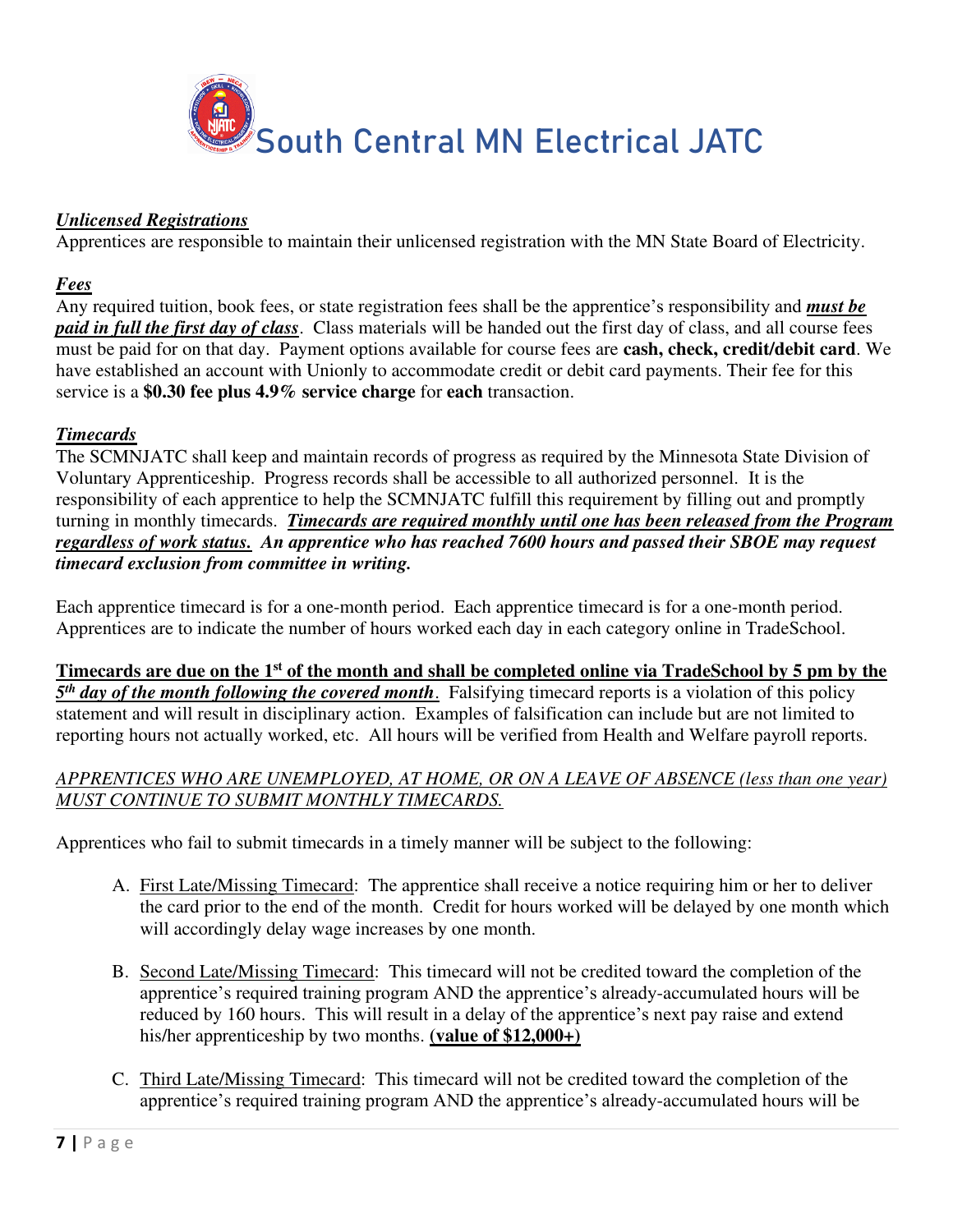![](_page_7_Picture_0.jpeg)

reduced by 160 hours. This will result in a delay of the apprentice's next pay raise and extend his/her apprenticeship by two months. **IN ADDITION**, the apprentice will be required to attend a 16-hour code class within 2-months of notice. **(value of \$12,000+)**

D. Fourth Late/Missing Timecard: This timecard will not be credited toward the completion of the apprentice's required training program, which will result in a delay of the apprentice's next pay raise and extend his/her apprenticeship by one month. The apprentice will also be required to appear before the JATC Committee, which may result in disciplinary action up to and including termination from the program. **(value of \$6000+)**

### *Performance Reviews*

All apprentices will have their on-the-job performance evaluated by their immediate supervisor on a periodic basis. These will be reviewed by SCMNJATC staff and committee members, and the committee may take disciplinary action against apprentices who receive problematic evaluations. Evaluations become a part of each apprentice's SCMNJATC record, which is reviewed and considered by the committee each time an apprentice appears before the committee based on policy infractions, requests for committee action, etc.

Any apprentice who believes that he or she received an unfair or inaccurate review may write an explanation or rebuttal of it, which will be attached to the review and included in the apprentice's SCMNJATC record.

# **V. APPRENTICE EMPLOYMENT**

### *Job Placement, Traveling, Quitting an Employer, Discharge for Cause*

Apprentices are not allowed to solicit their own jobs. All work assignments and terminations shall be made through the apprenticeship office.

Apprentices are not allowed to quit an employer. Apprentices who quit or are discharged for cause by their employer may be classified as not available for work and will appear before the Committee at the next scheduled meeting for further action.

Job transfers of the apprentice by the employer into another jurisdiction must be approved in advance by both the apprentice's home JATC and the JATC into which the apprentice is traveling.

### *Unemployed Apprentices and Job Referral*

Unemployed apprentices must verify that a copy of their termination slip is received at the JATC Office (507) 529-7721 and the Union Office (507) 282-1562 in order to be placed on the out of work list and be eligible for reassignment.

Unemployed apprentices must be readily available for calls of employment in accordance with the long/short call policy. If unreachable at home unemployed apprentices must leave a number where they can be reached. Job assignments will be filled and handled as follows: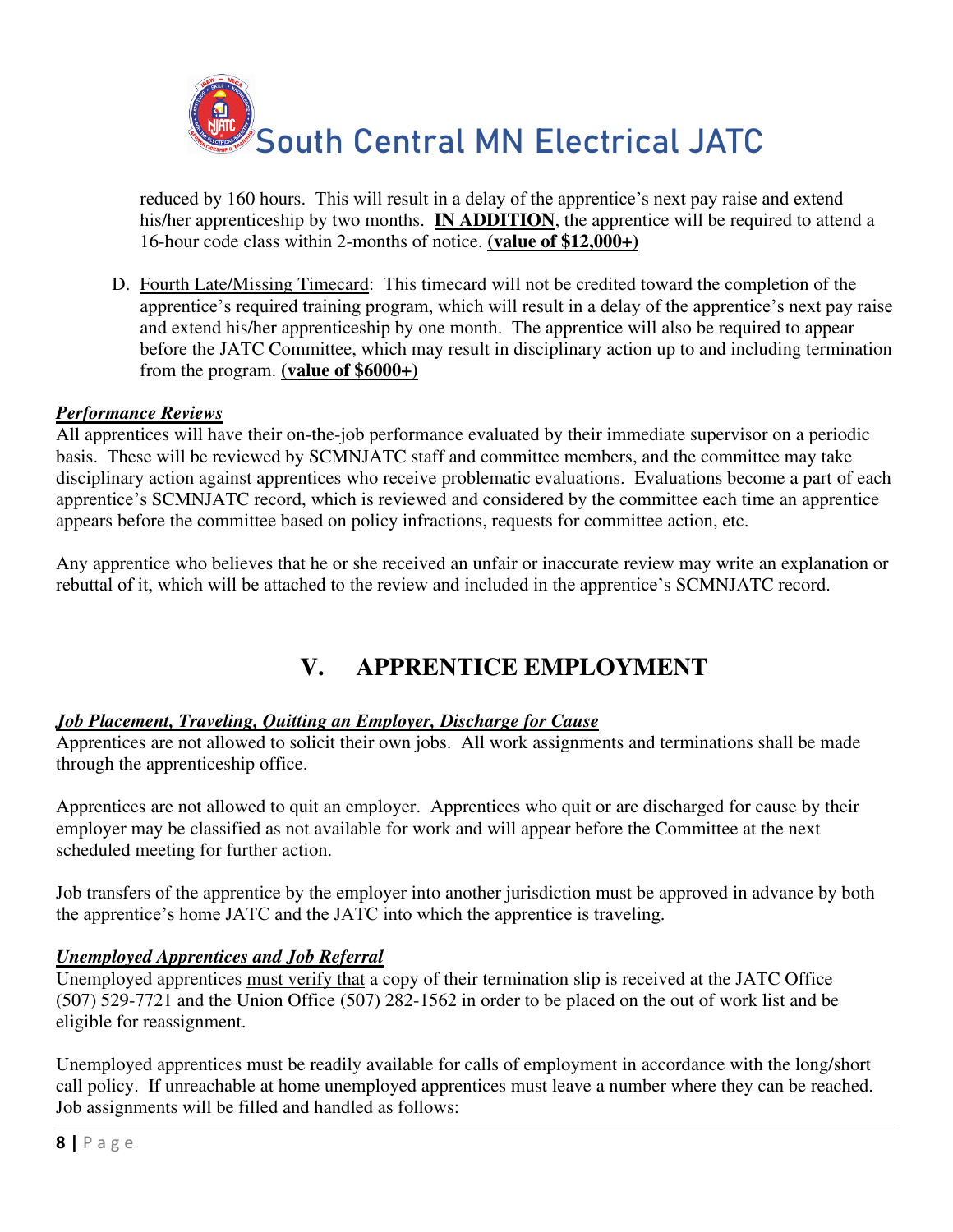![](_page_8_Picture_0.jpeg)

- A. Unless the apprentice has indicated, in writing, that they will not travel over 60 miles to a job; all apprentices will be called for each job, starting at number one on the out-of-work list, regardless of geographic location, during normal business hours of 7:30 am to 3:00 pm. If the JATC office does not receive a response from the apprentice by 8:00 am the following business day, the apprentice will be passed over, moved to the bottom of the out of work list and scheduled for an appearance before the JATC Committee.
- B. If the apprentice lives within 60 miles of the job, he or she is required to accept the assignment.
- C. If the apprentice lives more than 60 miles from the job, he or she will be given the option of accepting or refusing the assignment.
- D. If the SCMNJATC is unable to contact the apprentice and he or she does not check in as required above, he or she will be passed over and may be classified as unavailable for work. If unavailable for a work call, the apprentice will be moved to the bottom of the work list and must appear before the Committee at their next scheduled meeting.

### *Commuting Policy*

No apprentice will be required to travel more than 60 miles to work from home. This will apply to work and job placement. Apprentices shall reserve discretionary rights to accept work or placement outside the 60-mile range.

Mileage will be calculated by SCMNJATC staff based on an official Minnesota highway map mileage chart. If an apprentice's permanent residence is within the Local 343 jurisdiction, the 60 miles will be calculated from it. If the place of residence is outside the Local 343 jurisdiction, the apprentice must declare to the Committee in writing the city closest to the residence that is within Local 343 jurisdiction, and the 60 mile range will be calculated from that city's limits. This city may only be changed by written request and approval of the Committee.

Any apprentice in their  $1<sup>st</sup>$  through  $7<sup>th</sup>$  periods will be paid the wage package for the period directly above their own for only the hours worked outside of their 60-mile work area.

#### *Rotation/Transfer of Apprentices*

The Committee, through the referral office, has FULL authority to authorize transfers and assignments for work. Committee requests will follow rotation policy, and they will continue to provide diversity of training and work opportunities.

#### *Leave of Absence Policy*

Apprentices who are out of work for any length of time due to injury, illness, or other reason must notify the Training Director immediately of their work and classroom status. Those requiring a leave of absence (LOA) from work and/or classroom attendance must submit a written request for such to the committee **PRIOR** to taking a leave of absence.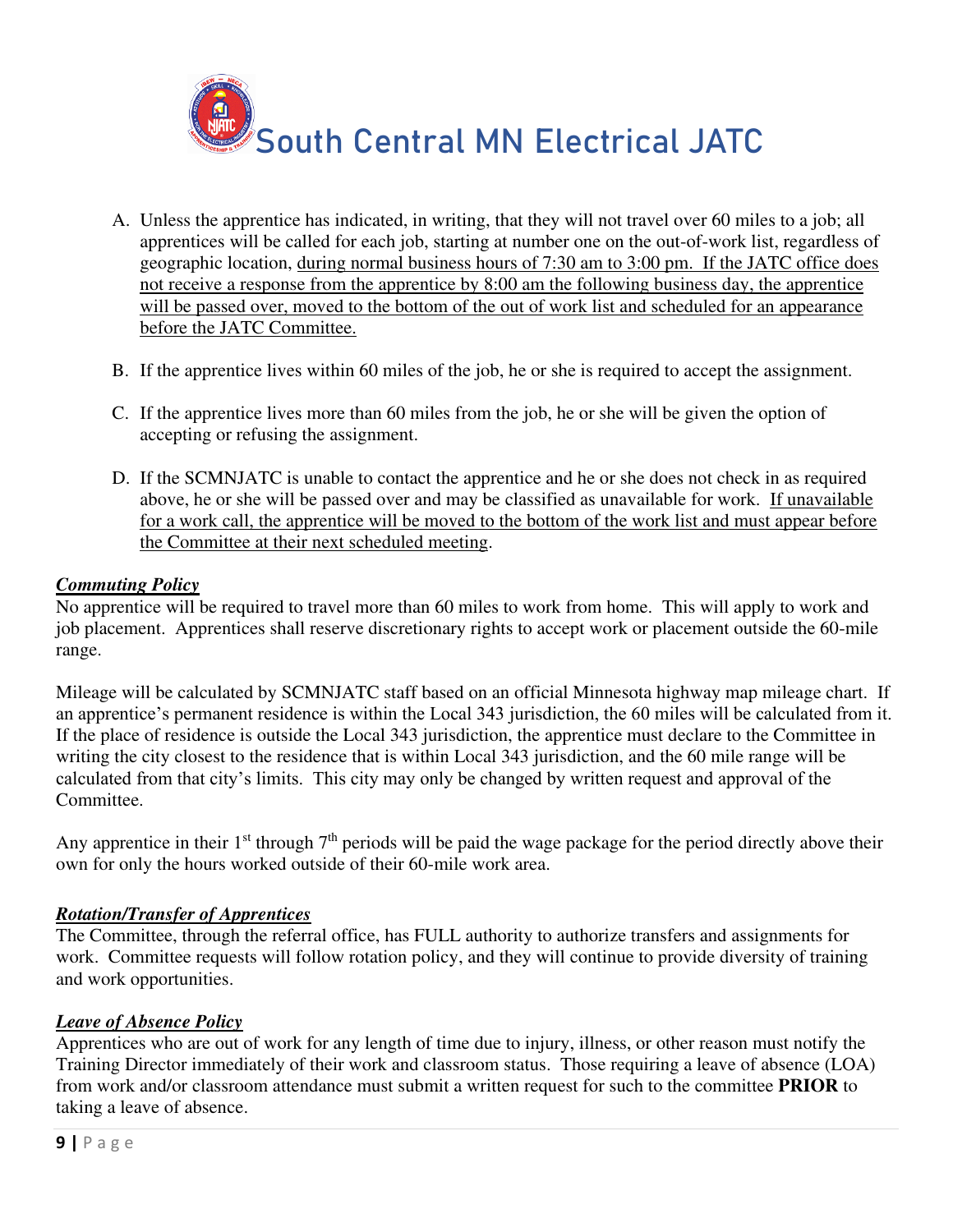![](_page_9_Picture_0.jpeg)

Apprentices requesting a medical leave of absence due to a physical or psychological illness shall provide supporting documentation to substantiate the request. The medical or mental health professional who have been or will be providing treatment to the apprentice will, with the apprentice's written consent, confirm in writing that a medical leave is warranted due to the apprentice's health concerns. This supporting medical documentation shall be dated within 30 days of the request for leave.

Apprentices granted a medical LOA may be required to demonstrate that the condition which created the need for the leave has been sufficiently resolved before being allowed to return to active participation in the program. The JATC may require documentation from healthcare providers regarding an apprentice's fitness for duty. In some instances the JATC may require an independent medical or psychological evaluation prior to the apprentice's return to active participation in the program.

The Training Director may recommend a LOA for other compelling reasons for apprentices who find it necessary to temporarily interrupt work and/or classroom attendance. The JATC will make the final determination in these cases.

The SCMN JATC will maintain the confidentiality of all information regarding LOA's in accordance with federal, state and local law. All records concerning LOA's are confidential and the official copy of such shall be retained by the JATC. Access to these records is limited by appropriate federal, state and local law. **Timecards for the leave will still be required**.

### *On-the-Job Conduct and Attendance*

Apprentices are employed in a service-oriented business and are expected to be conscious of their personal appearance and act accordingly.

Apprentices are required to comply with all safety rules implemented by their employer, including coming to work with proper footwear.

Apprentices are expected to work a full 40-hour week if work is available. Each apprentice shall notify his/her employer BEFORE the start of the workday if he/she is unable to attend work or start on time. Regular attendance at work is required for satisfactory progression in the program. Excessive absenteeism and/or failure to communicate with an employer about an absence or tardiness are violations of this policy and may result in disciplinary action, up to and including termination from the program.

# **VI. PROGRESSING IN AND COMPLETING THE PROGRAM**

### *Passing Grade*

The passing grade for each year is established as 75%. Apprentices who fail a year for academic and/or attendance-related issues will be required to repeat the year and **will not** receive wage increases until successful completion of that year. An apprentice who fails twice to complete any year (academic or attendance) in the program will be dropped from the program.

### *Wages and Progression*

To qualify for progressive wage increases, the following on-the-job training hours are established: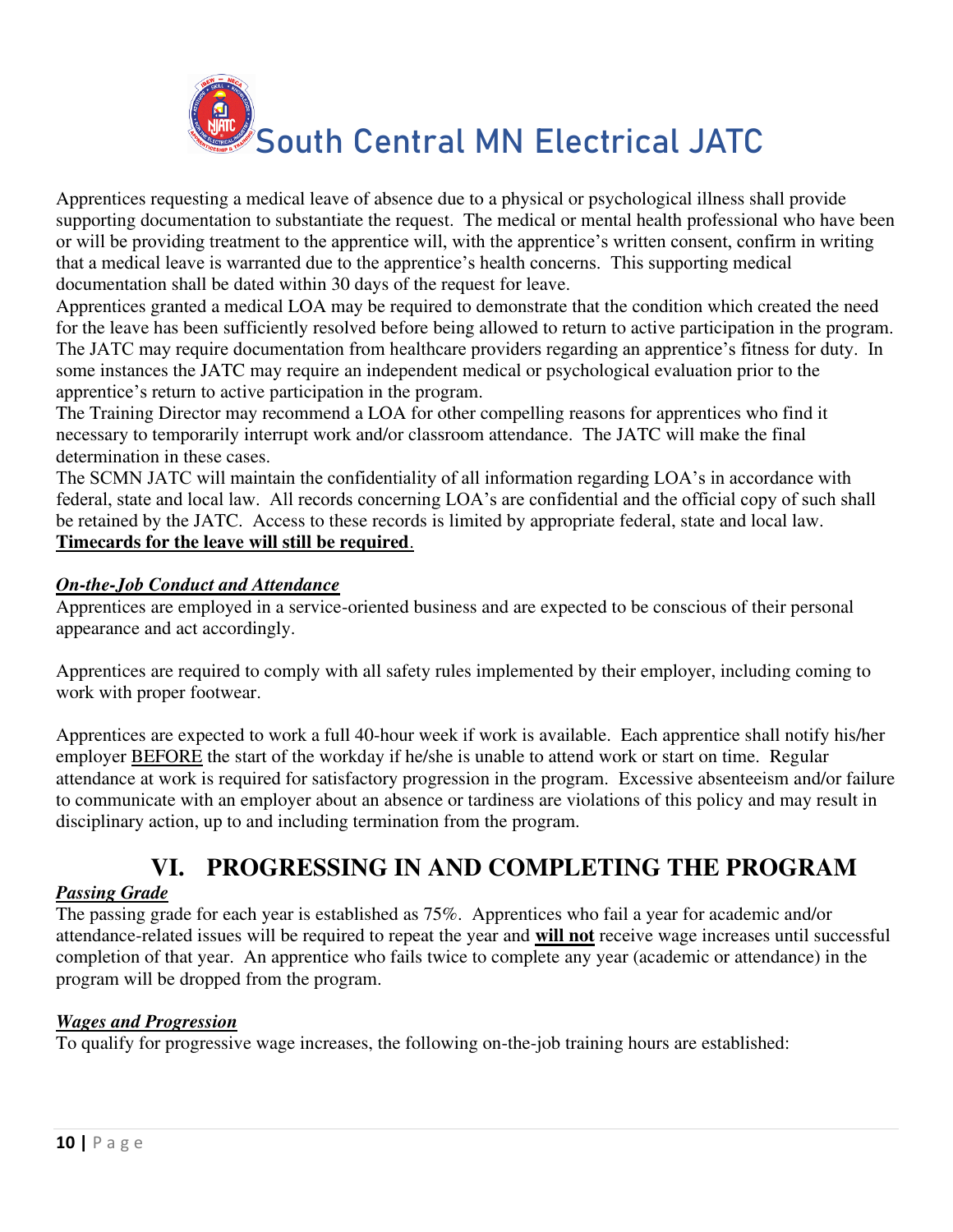![](_page_10_Picture_0.jpeg)

| Pay Period -   | Pay Period -   | Minimum          |        | <b>Related Training</b>               |
|----------------|----------------|------------------|--------|---------------------------------------|
| % of JW Rate   | % of JW Rate   | Accumulative     |        |                                       |
| $< 9-1-18$     | $> 9 - 1 - 18$ | <b>OJT</b> Hours |        |                                       |
| $1 - 40\%$     | $1 - 51.2\%$   | $\theta$         | $\div$ | N/A                                   |
| 45%<br>$2 -$   | $2 - 56.2\%$   | 950              | $\div$ | <b>Satisfactory Progress</b>          |
| 50%<br>$3 -$   | $3 - 61.2\%$   | 1900             | $\div$ | <b>Satisfactory Progress</b>          |
| 52.5%<br>$4 -$ | $4 - 63.7\%$   | 2850             | $+$    | 1 <sup>st</sup> Year School Completed |
| $5 - 55\%$     | $5 - 66.2\%$   | 3800             | $\div$ | 2 <sup>nd</sup> Year School Completed |
| 60%<br>$6 -$   | $6 - 71.1\%$   | 4750             | $\div$ | 3 <sup>rd</sup> Year School Completed |
| $7 - 62.5\%$   | $7 - 73.7\%$   | 5700             | $+$    | 4 <sup>th</sup> Year School Completed |
| $8 - 65\%$     | $8 - 76.2\%$   | 6650             |        | 5 <sup>th</sup> Year School Completed |
| 100%<br>$JW -$ | 100%<br>$JW -$ | $7600 + LIC$     |        |                                       |

### A. Traditional occupation

To be advanced, the apprentice must have satisfactorily completed both requirements. (Example: To advance to 4TH period, one must have satisfactorily completed the 1<sup>st</sup> year of related training and must also have accumulated 2850 hours of OJT with satisfactory performance).

The SCMNJATC does not sanction wages greater than those identified in the collective bargaining agreement for apprentices at each level.

Each apprentice in the program is expected to make satisfactory progress, both in school and on-the-job.

A monthly report will be made available to the Committee and apprentices that identifies apprentice progress and hours worked. By request, this report is also available in a format that identifies the number of hours worked in each timecard category.

### *Program Completion*

Requirements to be released from the program are 7600 hours of on-the-job training (OJT) properly documented by the SCMNJATC, successful completion of five years of school, a copy of the Minnesota passing letter and a copy of your journeyman's license on file, and any pending items from #1 of this Policy Statement.

### *Once an apprentice has completed 7600 hours of OJT and 5th year of school, the apprentice will have 12 months to pass the State Licensing Exam or be terminated from the program.*

When qualified to do so, it will be the responsibility of each apprentice to complete and submit (including the fee) their application to the Minnesota State Board of Electricity for their Journeyman Wireman Exam. The SCMNJATC will track the work verification forms and will require a copy of the application to keep on file. Apprentices will then take responsibility to keep the process going directly with the State until they have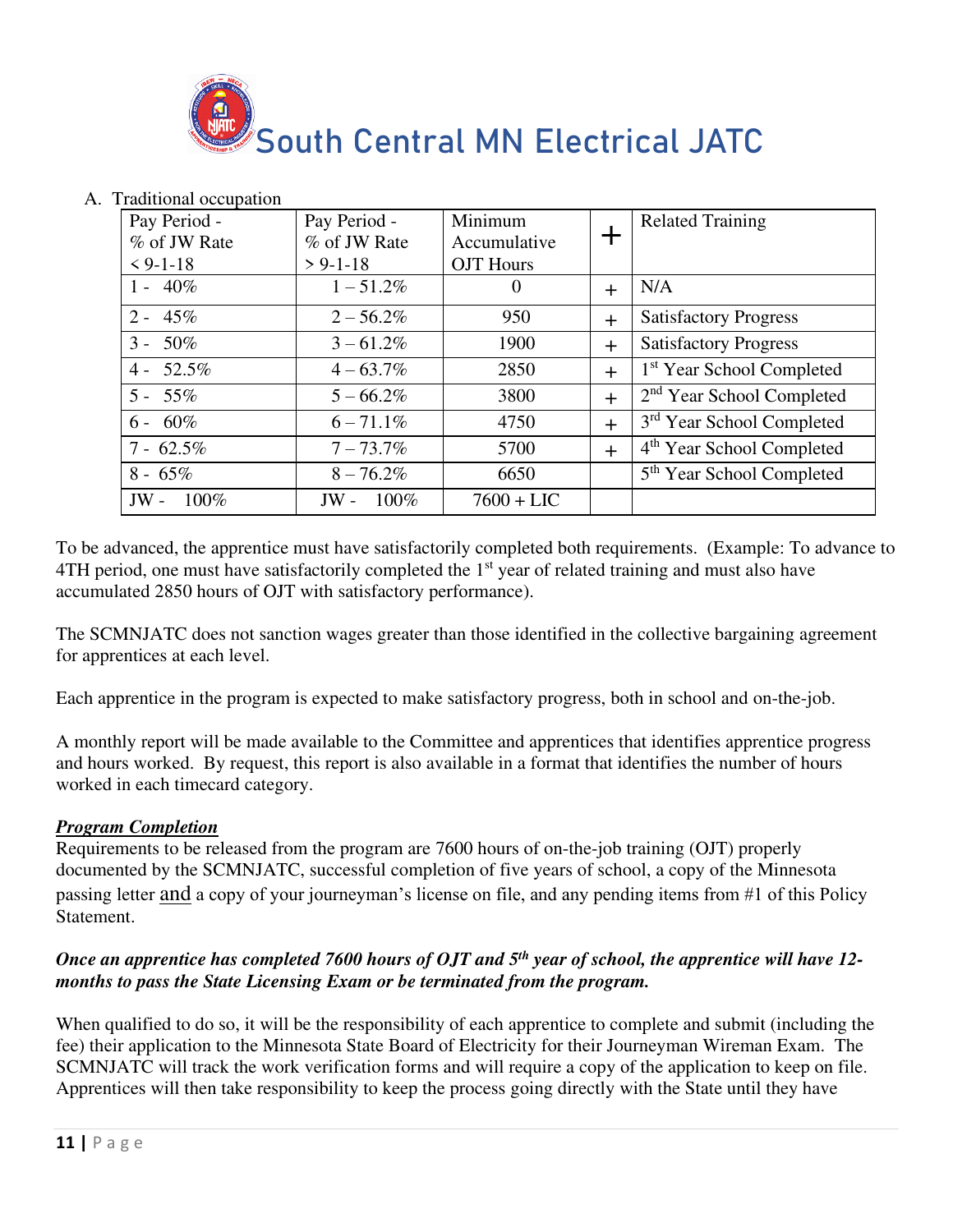![](_page_11_Picture_0.jpeg)

passed, keeping the SCMNJATC updated of their status. Signing the required SBOE Authorization Release Form will alleviate the need for the apprentice to keep the SCMNJATC updated.

### All apprentices will attend classes until licensed and/or successful completion of and release from the program.

The SCMNJATC shall authorize an apprentice to take the SBOE Journeyman examination and will typically do so at 7600 hours/5<sup>th</sup> year school/48 months. Any violation of this policy will result in a delay of the apprentice's release from the program by a MINIMUM of six months.

# **VII. PROHIBITED HARRASSMENT**

Adopted August 4, 2011

It is the policy of the SCMNJATC that harassment on the basis of a protected classification (race, creed, color, religion, sex, national origin, marital status, status with regard to public assistance, disability, age, membership on a local human rights commission and sexual orientation), including sexual harassment, is prohibited. Such harassment violates the law, creates an offensive working environment, decreases productivity, adversely affects positive working relationships, increases costs to the company and tarnishes the image of the company and everybody associated with it.

Not one SCMNJATC apprentice or staff may engage in verbal or physical conduct that denigrates or shows hostility or aversion toward an individual because of that person's race, creed, color, religion, sex, national origin, marital status, status with regard to public assistance, disability, age, membership on a local human rights commission or sexual orientation, or that of the person's relatives, friends or associates, if the conduct:

- A. Has the purpose or effect of unreasonably interfering with the person' s work performance or,
- B. Otherwise adversely affects that person's employment opportunities.

The following are examples of prohibited harassment. Please note that these are not the only examples. If you have a question about whether conduct is permissible under this policy, you should discuss it with your supervisor or with the SCMNJATC Administrator.

- A. Epithets, slurs or negative stereotypes;
- B. Intimidating or hostile acts based upon protected classification;
- C. Written or graphic material that denigrates or shows hostility or aversion to persons of a protected classification and that is posted or circulated on SCMNJATC property.

One form of prohibited harassment is sexual harassment. Sexual harassment is defined as:

- A. Making unwelcome sexual advances or requests for sexual favors or other verbal or physical conduct of a sexual nature a condition of an employee' s obtaining employment or continuing employment; or
- B. Making submission to or rejection of such conduct the basis for employment decisions affecting an employee; or
- C. Creating an intimidating, hostile or offensive working environment or otherwise substantially interfering with an individual's employment by such conduct; or
- D. Retaliating against an employee for complaining about such conduct.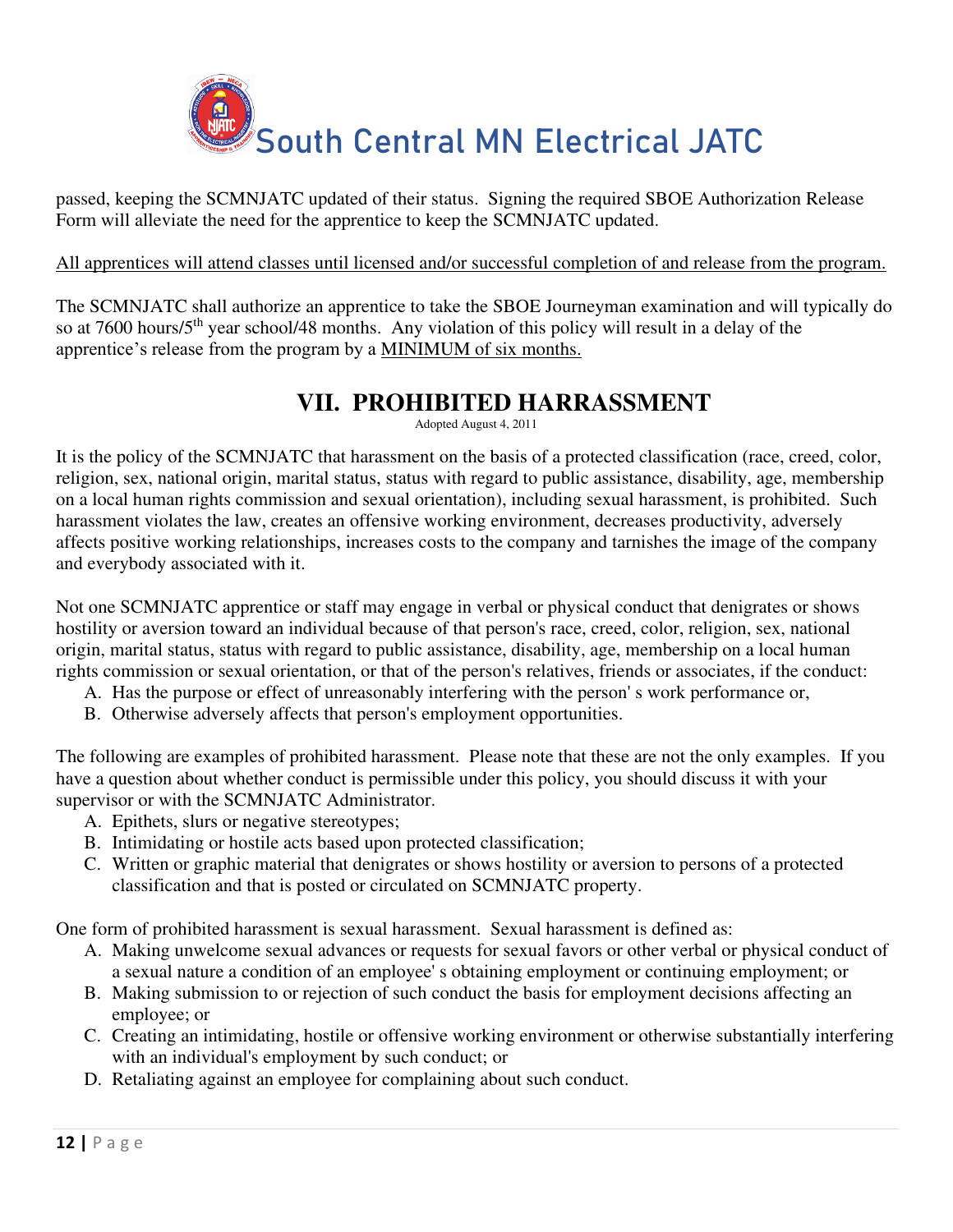![](_page_12_Picture_0.jpeg)

The following are examples of sexual harassment. Please note that these are not the only examples.

- A. Unwelcome sexual flirtations, propositions, and invitations to social events;
- B. Offensive physical contact or physical closeness;
- C. Use of words of a sexual nature describing body parts or sexual acts, telling "suggestive" jokes or stories, and conversations about sexual exploits or sexual desires;
- D. Displaying in the workplace sexually suggestive objects, pictures, cartoons, or representations of any action or subject which is sexual in nature and which can be perceived as offensive;
- E. Sabotaging an employee's character, reputation, work effects, or property because of sex;
- F. Direct and indirect suggestions that an employee's job security, job assignment, conditions of employment or opportunities for advancement depend in any way on the granting of sexual favors or relations.

If you have a question about whether conduct is permissible under this policy, you should discuss it with the SCMNJATC Training Director, Administrator, or a member of the committee.

An employee who believes he or she has been subject to harassment prohibited by this policy should report the incident immediately to the SCMNJATC Training Director, Administrator, or a member of the committee.

The individual filing a complaint will be asked to put the facts surrounding the offensive conduct or communication in writing. Thereafter, the investigation may include interviews with the employee making the charges, the accused employee, and appropriate witnesses, depending upon the individual circumstances of the matter.

Determination of whether prohibited harassment occurred will be made on a case-by-case basis, depending upon the circumstances of the matter, including the type of harassment alleged, the context in which the alleged harassment occurred, and any other facts deemed relevant. The employee making the complaint will be advised of the final disposition of the matter.

A violation of this policy may be grounds for immediate discipline, up to and including discharge, or other appropriate action. Sanctions, if any, will be determined on a case by-case basis, after a review of relevant information.

Any questions regarding your obligations and those of others under this Policy should be directed to the JATC Administrator.

# **VIII.COMPUTER USAGE POLICY**

It is a requirement for our program to have your OWN laptop computer.

### **Operating System Requirements:**

Windows 7, 8, 8.1, or 10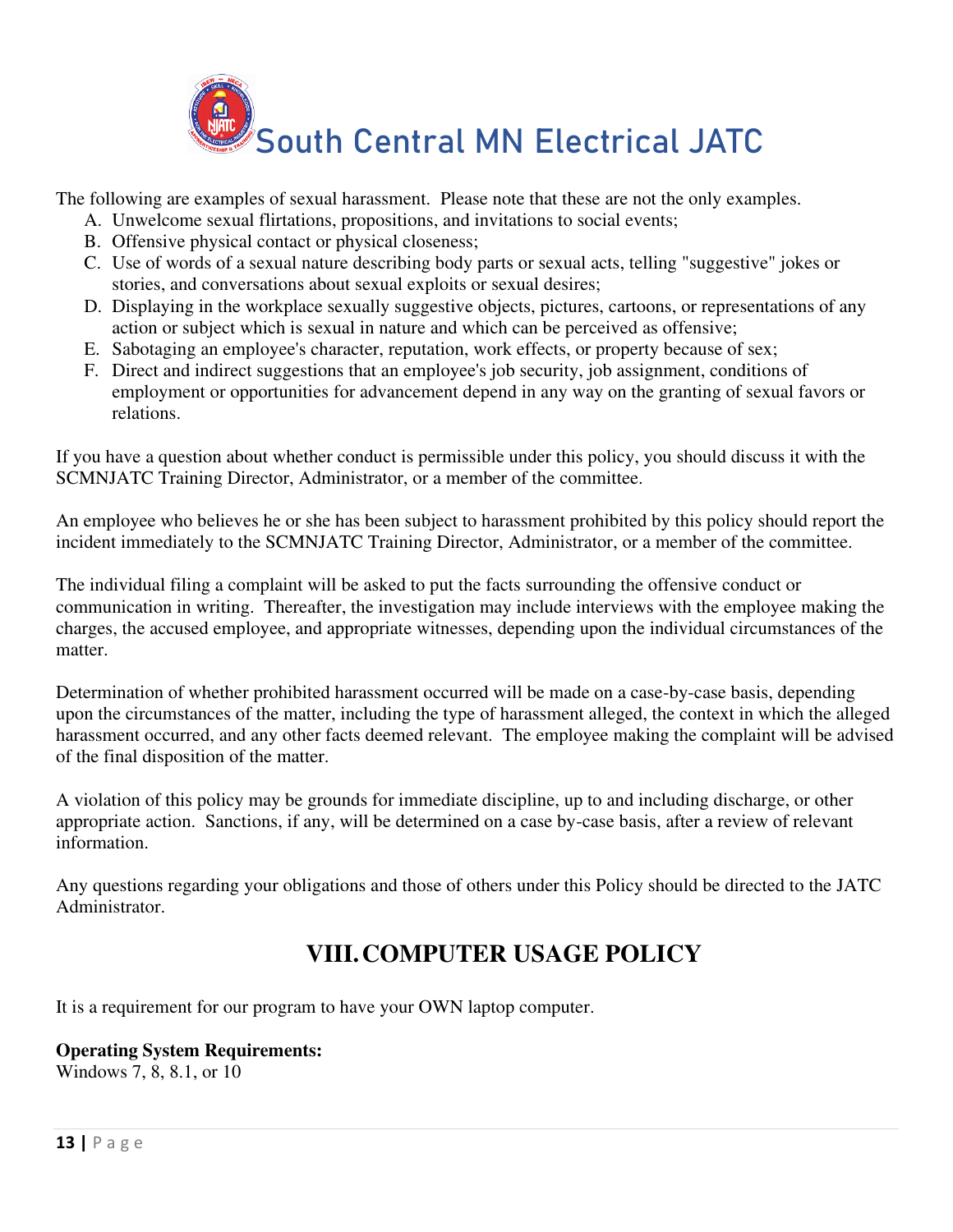![](_page_13_Picture_0.jpeg)

### **Browsers:\***

[Firefox,](https://getfirefox.com/) [Internet Explorer,](https://windows.microsoft.com/en-us/internet-explorer/download-ie) [Microsoft Edge,](https://www.microsoft.com/en-us/windows/microsoft-edge) or [Chrome](https://www.google.com/chrome/browser/) 

\*Various components of the Blended Learning System might require use of one browser over another. This requirement is noted at the time it is needed.

- Academic use of the computing resources takes priority.
- Commercial and unlawful use of the computing resources is prohibited. Violators may be subject to arrest and prosecution under state and federal law.
- CURRENT Student LOG-IN Required
- NO personal emails
- Computer abuse/misuse WILL NOT BE TOLERATED. Individuals found abusing computer usage policy may be subject to immediate suspension of computing privileges and a required appearance with the committee.

### **Examples of misuse/abuse are, but not limited to the following on the SCMNJATC computers or during class time**

- Illegal copying of copyrighting software, music or videos
- Unauthorized installation or removal of software or files
- Tampering with system configuration
- The unauthorized connection or disconnection of any computer or device to any network outlet, cable or device other than those that are specifically designated as a student or public network access points
- Bypassing or attempting to circumvent security and software metering measures Computer fraud
- Use of computer resources for commercial purposes
- Use of computer resources for social functions and events of non-SCC sponsored groups, clubs or individuals
- Activities that are not college business or academic in nature that unnecessarily uses network bandwidth or storage, including but not limited to, audio or video broadcasts and the downloading or sharing of data, music or video
- Playing games
- Establishing servers or file sharing services including the downloading and sharing music and videos
- Installation or use of unauthorized network or telecommunications devices, including but not limited to computers, wireless access devices, switches, routers, transceivers, media converters, modems, or telephones
- Installation or use of unauthorized network diagnostic, monitoring or eavesdropping equipment, software or tools including but not limited to, packet capturing software or devices, cable analyzers, traffic generators or network management tools or software.

When possible, we are paperless education system, which means **everyone must access their email accounts.**  You will be required to access it once every scheduled class day. In the event you do not, you will be subject to disciplinary action.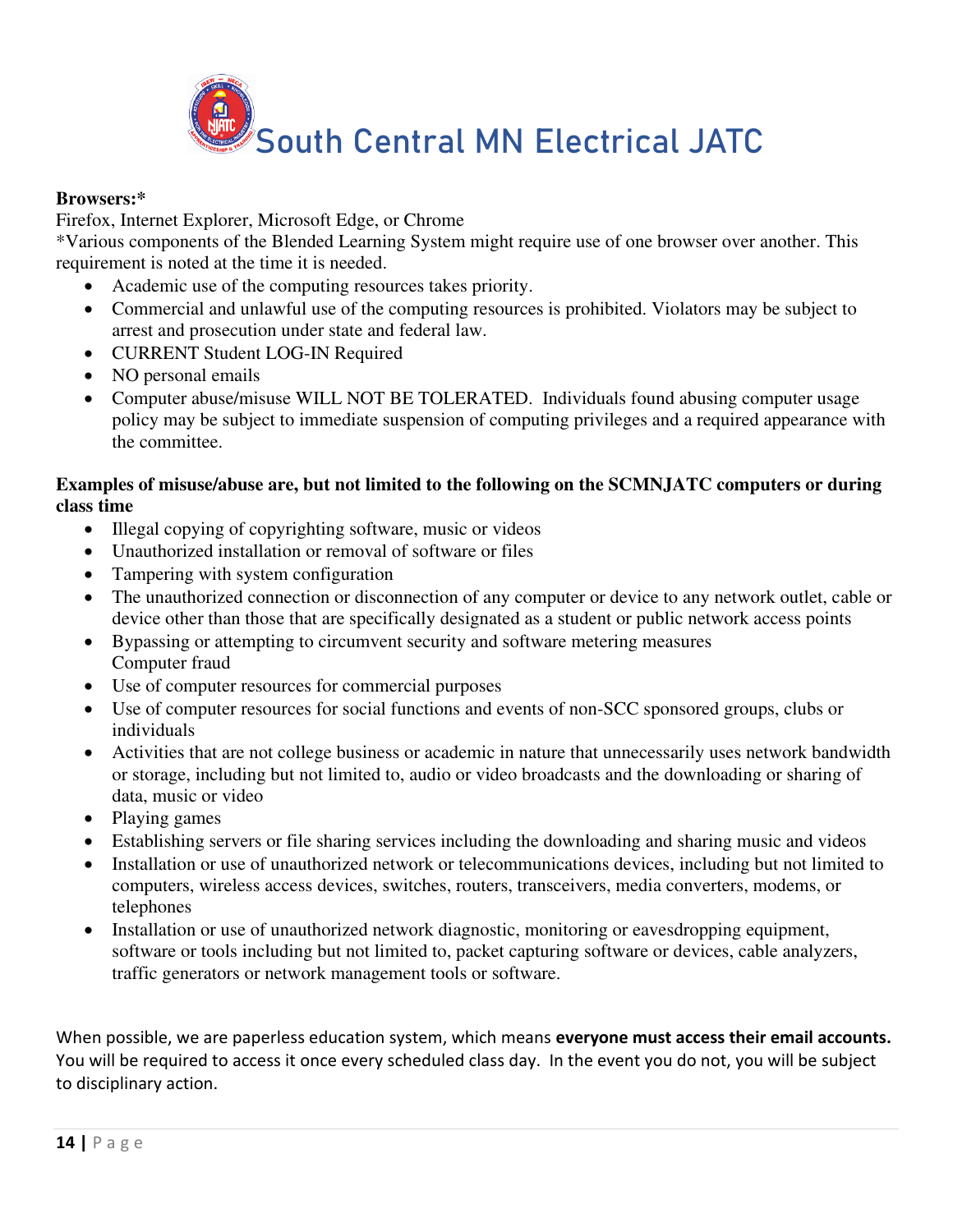![](_page_14_Picture_0.jpeg)

Everyone has a JATC email account set as your first name initial and last name (ex: [jstrike@scmnjatc.org](mailto:jstrike@scmnjatc.org)**).** Everyone has the following passwords **"SCMNJATC"** and you may change them if you so choose. Unless you are receiving a certified letter your only correspondence from the JATC office will be through your JATC email.

Use the email to scan and send or forward such items as:

- Timecards
- SBOE progress documentation
- VA work verification forms

• Correspondence with the JATC offices, the Committee, the **Instructors** 

You should only use these accounts to communicate between the JATC offices, instructors, or fellow apprentices with JATC related issues. These are not to be used for personal correspondence. This could also serve as your electronic personnel file.

It is a Gmail based account and easy to access at [www.gmail.com](http://www.gmail.com/). **You must access and finish setting up your accounts**.

# **IX. REFERRAL POLICY**

- 1. All calls by contractors for an apprentice shall be made to the SCMNJATC Training Director, by fax or email between business hours of 8:00 a.m. and 5:00 p.m. at (507) 529-7721 or the SCMNJATC Administrator, at (507) 289-7187 and will be filled in the order they are received. The time stamp on the request will be recognized as the date and time the request is made.
- 2. Unemployed apprentices shall be readily available for calls of employment. If unavailable or unreachable, unemployed apprentices must check in daily as to the status of open calls.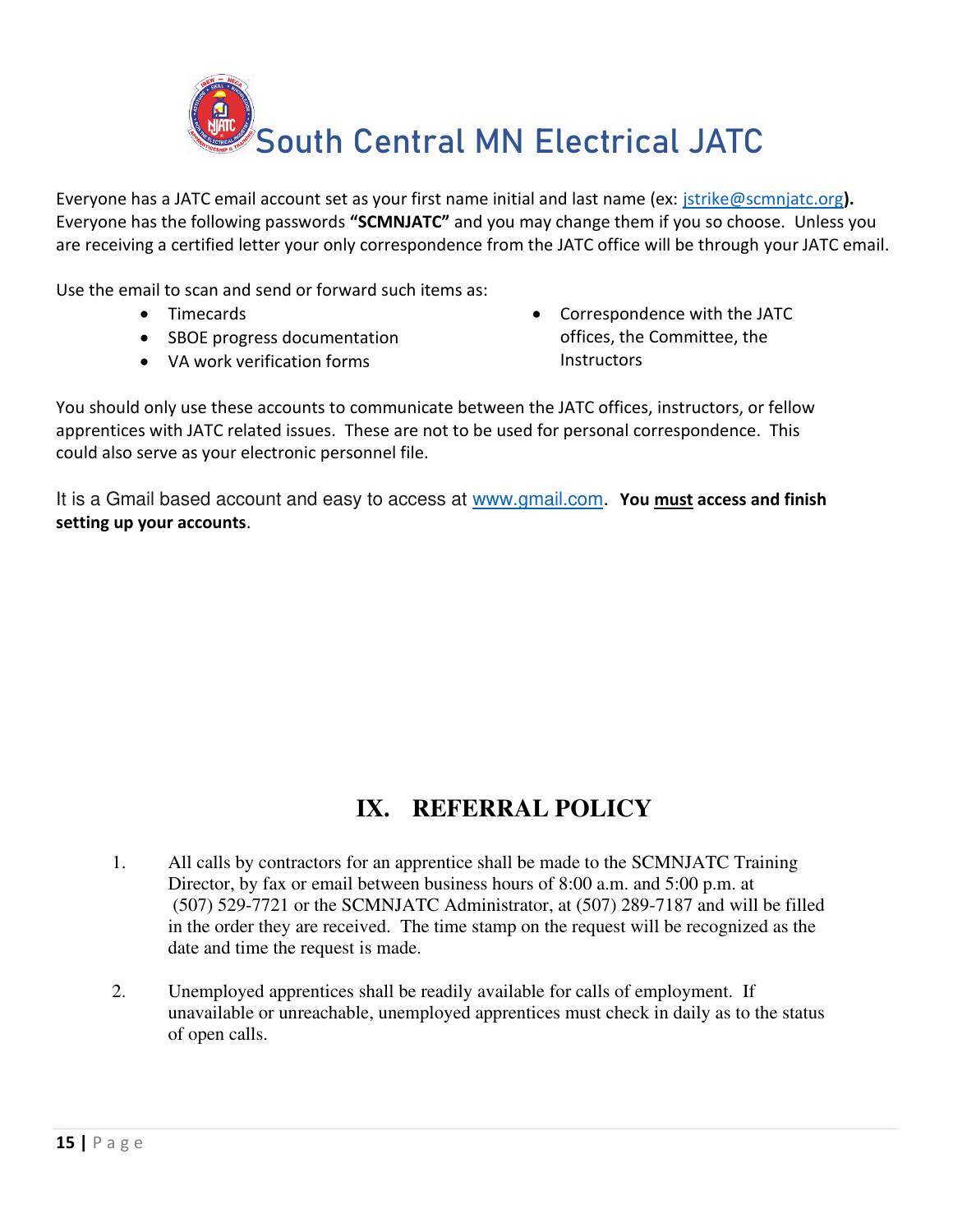![](_page_15_Picture_0.jpeg)

- 3. Each request for Long call/Short call manpower will be handled as follows:
	- $\triangleright$  All apprentices will be called for each job, starting at number one on the out of work list, regardless of geographic location during normal business hours of 7:30 am to 3:00 pm. No response from apprentice by 8:00 am the following business day will result in apprentice being passed over, moved to the bottom of the out of work list and scheduled for an appearance before the JATC Committee.
	- $\triangleright$  If the apprentice lives within 60 miles of the job, he/she will be required to accept the referral.
	- $\triangleright$  If the apprentices live outside the 60-mile limit, he/she will have the option of accepting or refusing the referral. (Acceptance entitles the apprentice to one period pay raise)
	- $\triangleright$  Long calls will take priority to short calls. Apprentices on short calls will be pulled to fill long calls and replaced if necessary.
	- $\triangleright$  If no apprentice is available, the eligibility list will be utilized according to geographic area.
- 4. An up-to-date copy of the referral list will be furnished to the Local Union office.

# **X. SHORT CALL**

 **Adopted December 11, 2002** 

The policy would require all calls to be specified as either long call or short call. Short calls will be fourteen (14) calendar days. If a "short call" apprentice reports for work Tuesday through Friday, the apprentice upon request by the employer may extend the call through the third (3rd) weekend.

When an apprentice completes the short call, his/her name is added to the bottom of the short call list, making them available for another short call. All apprentices on a short call shall retain their place on the long call book. Long calls will take priority over short calls. An apprentice will be pulled from a short all to fill a long call and replaced if needed.

If an apprentice is laid off within 3 business days of no fault of their own, the apprentice will retain their original placement on the out-of-work list.

The reasons the SCMNJATC considered when establishing this policy are: The apprentices will have a better opportunity to gain employment. The employer and the apprentice know this is a short-term job. Employers have the option of hiring apprentices as short-term help. It is intended to reduce problems with apprentices jockeying for position on the book; and the short call system has proven to be fair and beneficial to both the employer and the journeymen.

If you have any questions, please contact The SCMNJATC Administrator at (507) 289-7187 or the SCMNJATC Training Director at (507) 529-7721.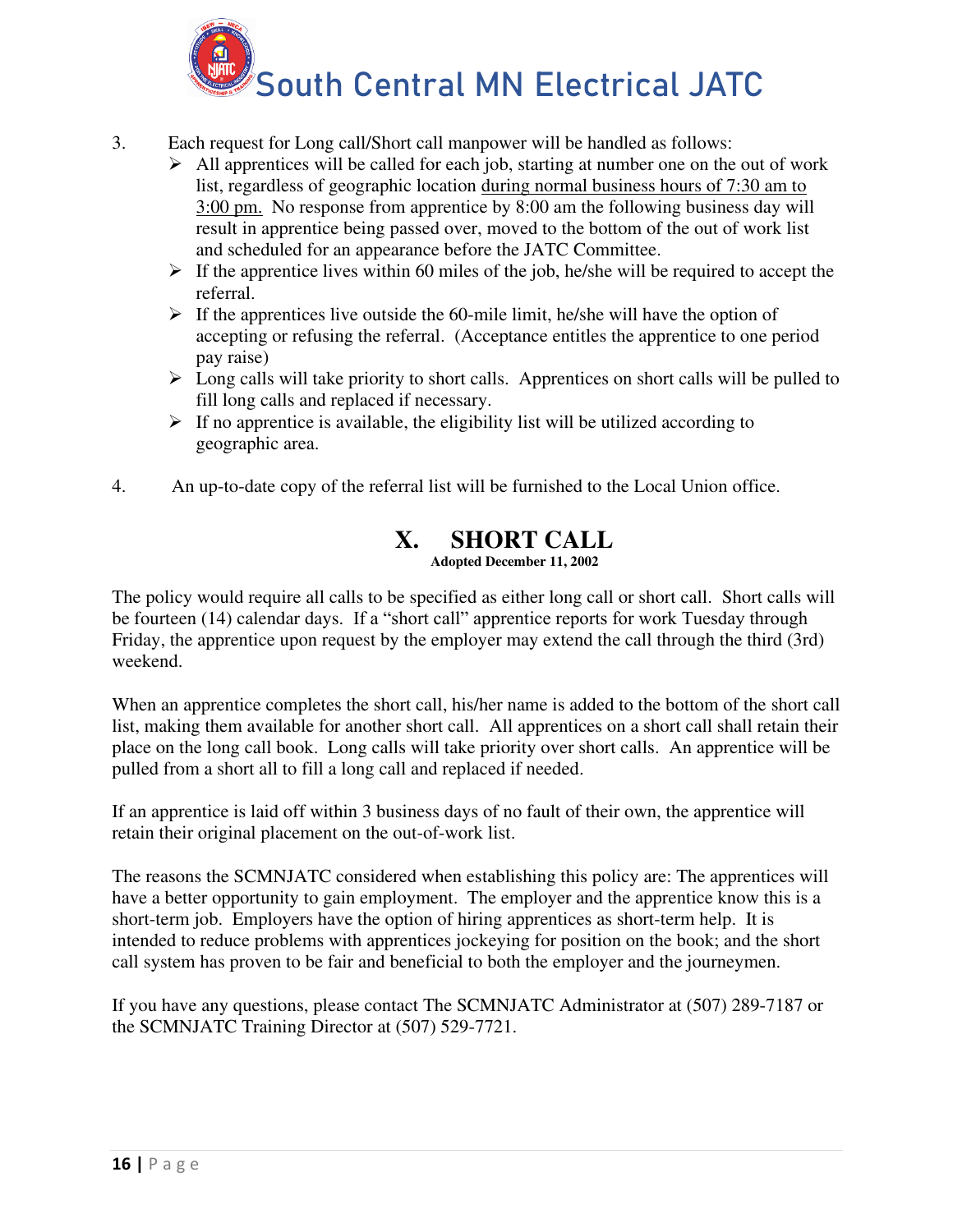![](_page_16_Picture_0.jpeg)

# **XI. TRANSFERS**

#### **Adopted October 1, 1998**

- 1. Apprentices in their  $1<sup>st</sup>$  through  $7<sup>th</sup>$  periods are eligible for transfers. Apprentices in their 5<sup>th</sup> through 7<sup>th</sup> periods may request a transfer upon written notice to the JATC.
- 3. Each apprentice scheduled for a transfer will be contacted for their input regarding their past work experience.
- 4. Each contractor affected by a transfer will be contacted for their input regarding types of work available and experience needed.
- 5. The Training Director will recommend transfers to the SCMNJATC Committee.
- 6. All transfers will follow and adhere to the Commuting policy.
- 7. A 30-day notice will be given to all parties regarding pending transfers.
- 8. Contractors will be allowed to appeal to the SCMNJATC, in writing, those transfers they object to. The SCMNJATC Committee will have final authority on all transfers.

# **XII. WHISTLEBLOWER**

**Adopted August 2, 2012** 

### **General**

ERISA and the policies of the SCMNJATC require that its trustees, employees and apprentice observe high standards of business and personal ethics in the conduct of their duties and responsibilities. Employees and trustees of the SCMNJATC must practice honesty and integrity in fulfilling their responsibilities in complying with all applicable laws and regulations.

### **Report Responsibility**

It is the responsibility of all trustees, employees and apprentice of the SCMNJATC to report violations or suspected violations of policies or law in accordance with this Whistleblower Policy.

#### **No Retaliation**

No trustees, employees and apprentice who is good faith reports a violation of the SCMNJATC's policies or applicable federal or state law, shall suffer harassment, retaliation or adverse employment consequence. A trustee or employee who retaliates against someone who has reported a violation in good faith is subject to discipline up to and including termination of employment with the SCMNJATC or termination of their position in the SCMNJATC. This Whistleblower Policy is intended to encourage and enable employees and others to raise serious concerns within the SCMNJATC prior to seeking resolution outside the SCMNJATC.

#### **Reporting Violations**

Any suspected violations of policies or law are to be reported to the Organization's Compliance Officer, who is the Training Director of the SCMNJATC.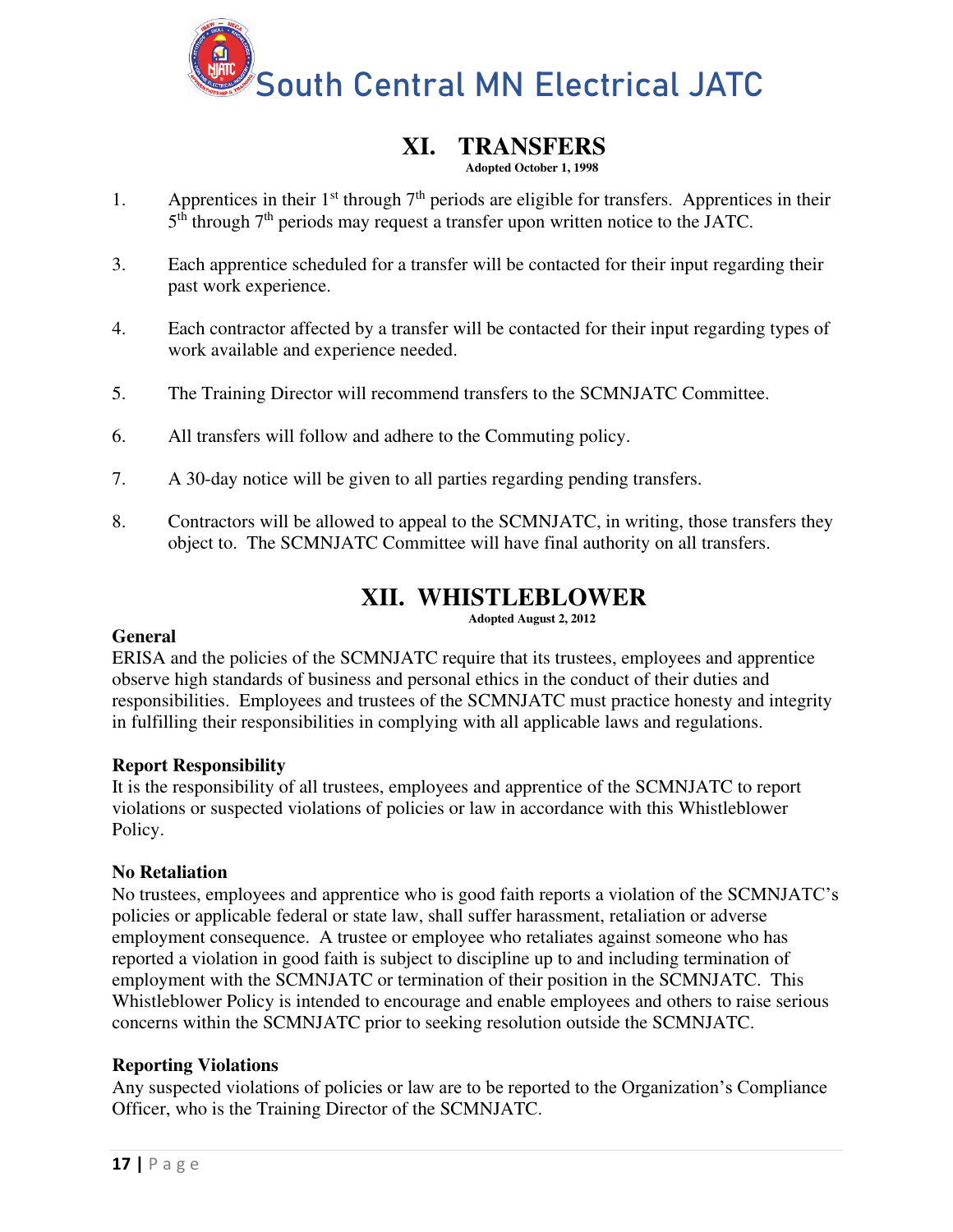![](_page_17_Picture_0.jpeg)

If it is suspected that the Organizations' Compliance Officer has violated this Policy, a report of this shall be made to the chairperson of the SCMNJATC.

### **Compliance Officer**

The Organization's Compliance Officer is responsible for investigating and resolving all reported complaints and allegations concerning violations of the Code and, at his/her discretion, shall advise the Board of Trustees.

#### **Confidentiality**

Violations or suspected violations may be submitted on a confidential basis by the complainant or may be submitted anonymously. Reports of violations or suspected violations will be kept confidential to the extent possible, consistent with the need to conduct and adequate investigation.

#### **Handling of Reported Violations**

The Compliance Officer will notify the sender and acknowledge receipt of the reported violation or suspected violations within five business days. All reports will be promptly investigated, and appropriate corrective action will be taken if warranted by the investigation.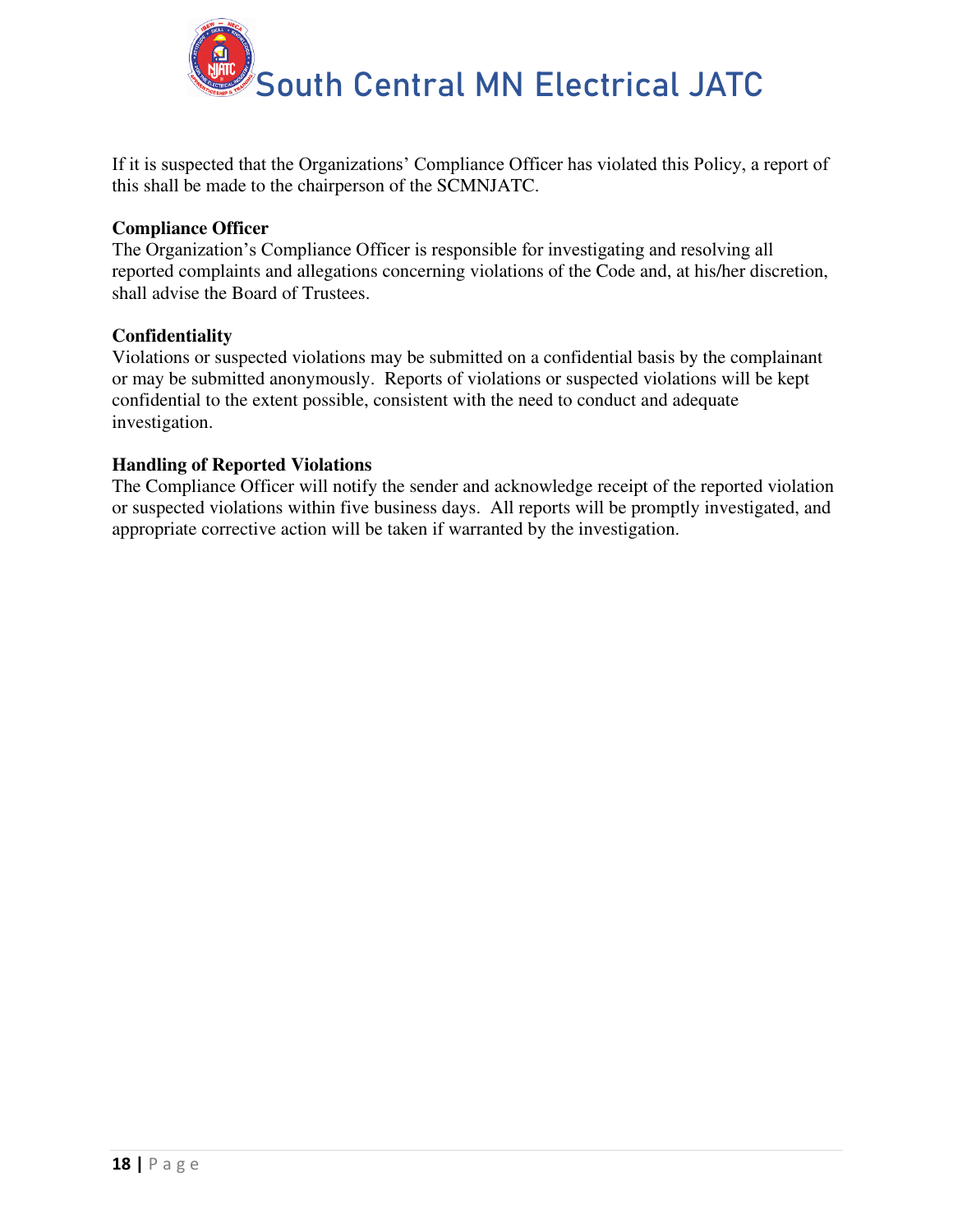![](_page_18_Picture_0.jpeg)

# **XIII.STATE BOARD OF ELECTRICITY (SBOE) EXAM POLICY**

Adopted 9/6/11

Effective immediately the following procedure must be followed when qualified to take the SBOE Journeyman Licensing Exam until one has successfully passed and a copy of your letter from the SBOE is on file with the JATC office.

Enclosed is the new State "Private Data Release" Form which requires your signature and that of a notary. Both the Union and NECA offices have notaries. Your employer may also. This allows the SCMNJATC office to speak with the State exam staff on your progress and status in achieving your Journeyman's license.

### **Once an apprentice has completed 7600-hours of on-the-job training (OJT) and the 5th year of school, the apprentice will have 12-months to pass the Licensing Exam or be terminated from the Program.**

Initial Exam Application:

Upon meeting the following qualifications set by the SCMNJATC which currently stands as:

- Must have minimum of 7600 hours logged
- 48 months of verified work experience
- Entering into  $5<sup>th</sup>$  year of class

Once the apprentice meets the SBOE requirements (7600 hours verified/48 months) the APPRENTICE will be forwarded their application and fee to the State with supporting documentation. A copy of such will be submitted to and kept on file with the SCMNJATC

The following steps are mandatory and the SCMNJATC office must be kept updated throughout with supporting documentation:

• The test must be taken within 90-days of state approval. (Applications can be submitted every 30-days)

You will receive an email confirmation of your test date. This email must be forwarded to the JATC office.

- Upon receipt of your test results, you must notify the SCMNJATC immediately with a copy of your letter.
- If failed, you must submit a new application with fee to the SBOE and repeat above steps.

You must continue this procedure until you have successfully achieved your Minnesota State Journeyman's license.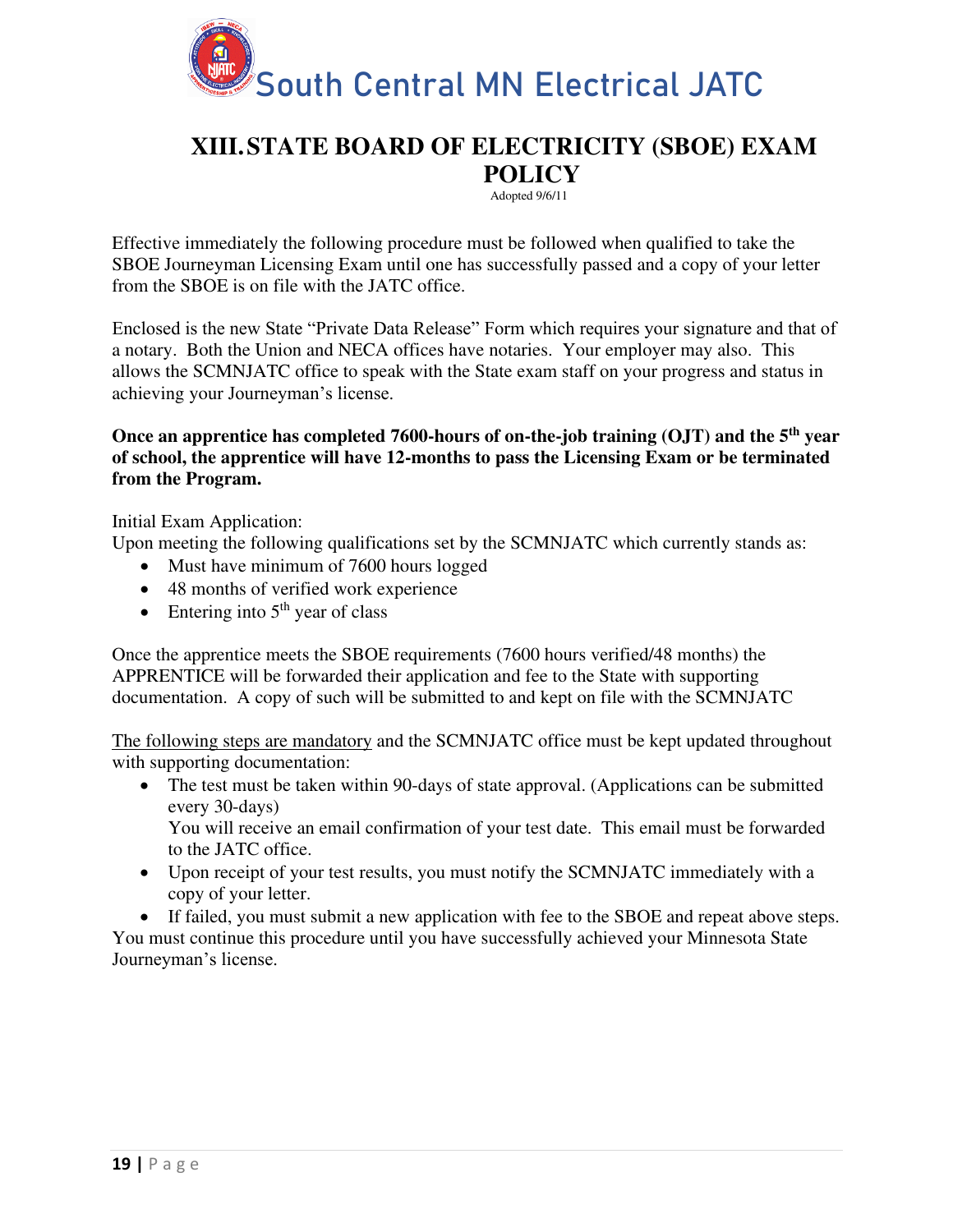![](_page_19_Picture_0.jpeg)

# **SOUTH CENTRAL MINNESOTA ELECTRICAL JATC**

# **Substance Abuse Policy and Program For Joint Apprenticeship and Training Committees**

Adopted October 16, 2017

The SCMNJATC has an ongoing commitment to promoting safety and productivity in the workplace. In recognition of the dangers and costs associated with substance abuse, the SCMNJATC hereby adopts the following substance abuse policy governing apprentice applicants to the SCMJATC's apprenticeship program.

## **SUBSTANCE ABUSE POLICY AND PROGRAM**

## I. **INTRODUCTION**

## A. **Purpose**

The purposes of this Substance Abuse Policy and Program (Policy) are 1) to maintain the safety of all jobsite personnel, 2) to preserve property belonging to the construction owner, other employers and employees on the jobsite, 3) to enhance the jobsite and classroom learning experiences of apprentices, and 4) to assure that apprentices perform quality work on construction projects.

## B. **Fairness in Application**

The SCMNJATC also stands for fair rules of employment, the dignity of workers, and the importance of providing a substance-impaired worker, who seeks help, with an opportunity for rehabilitation. Accordingly, this Policy will be applied in full compliance with these principles, and with all laws, regulations and court decisions which secure these fundamental rights in connection with any chemical testing to which employees, including apprentices, may be subjected.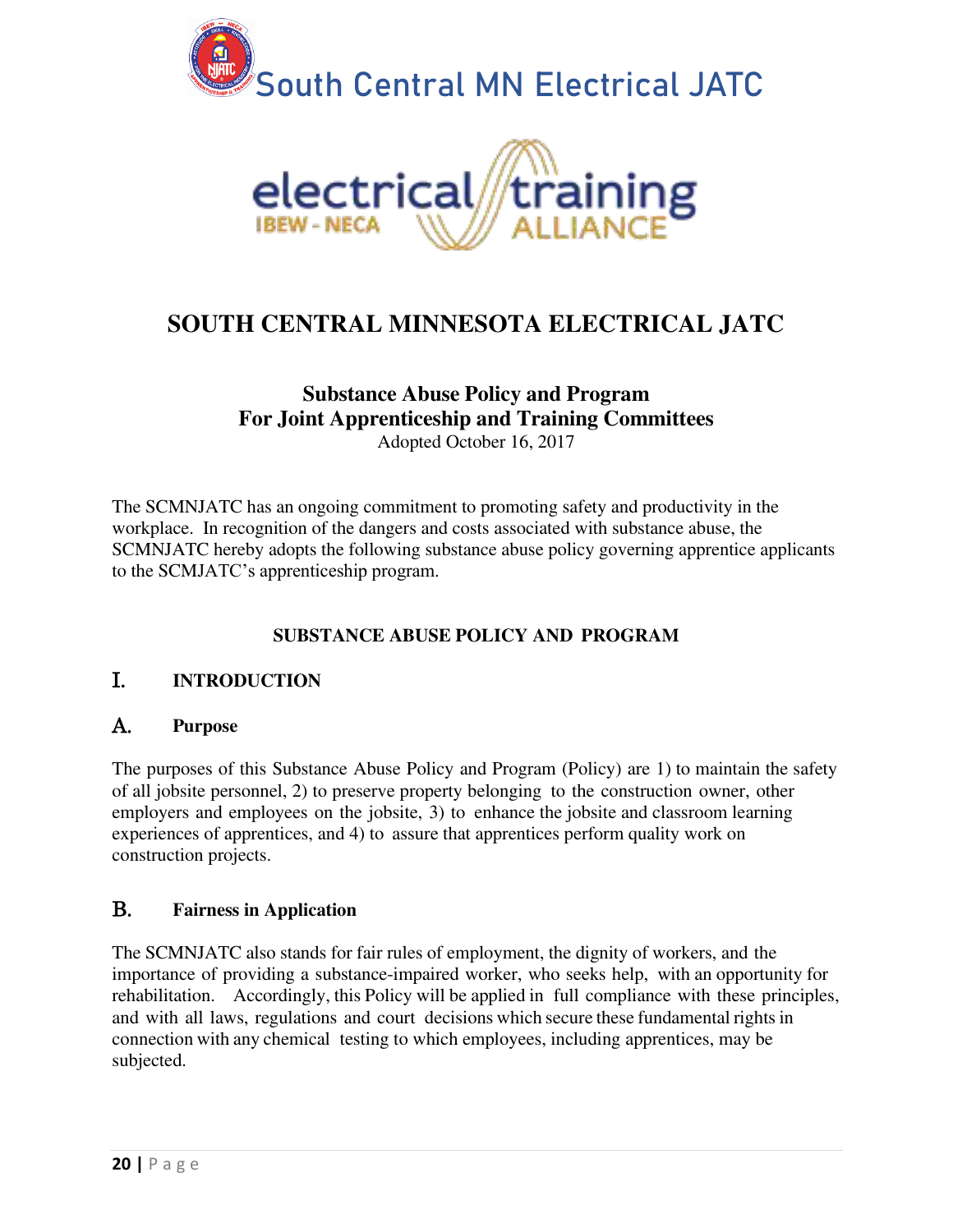![](_page_20_Picture_0.jpeg)

# C. **Conditions of Applicability**

This Policy provides for drug and alcohol testing in two situations: 1) with respect to applicants for the apprenticeship program – after notice of testing and after a conditional offer of selection has been made to an individual by the SCMNJATC, but prior to indenture; and 2) with respect to incumbent apprentices, where: (a) the SCMNJATC, based on all the facts at its disposal, believes there is reasonable cause to believe that unlawful use of drugs, or impairment from alcohol, exists; and (b) the apprentice in question denies such use or impairment.

This Policy also sets forth the consequences to applicants and apprentices of reporting failing drug or alcohol tests. The SCMNJATC recognizes that drugs and alcohol present a serious health problem and encourages all apprentices to seek assistance for such problems.

### D. **Notice**

The SCMNJATC will make this Policy available to all current and future apprentices. The SCMNJATC will also make the Policy available to applicants for apprenticeship, after a conditional offer of selection has been made to the individual by the SCMNJATC, and prior to indenture.

### E. **Disclaimer**

The SCMNJATC also recognizes that, frequently, construction owners and/or general contractors impose their own substance abuse policies and programs on electrical contractors working at their construction projects. In addition, electrical contractors may have their own substance abuse programs. While this Policy is not intended to prevent electrical contractors from complying with those policies and programs, the SCMNJATC is not endorsing any independent substance abuse programs or policies which may be negotiated by the local union(s) or established by owners, general contractors, or electrical contractors. Nor by implementation of this Policy does the SCMNJATC assume responsibility for ascertaining or monitoring the drug-free or alcohol-free status of any apprentice or applicant for apprenticeship.

## II. **CONFIDENTIALITY**

### A. **Information Kept Confidential**

All information obtained by the SCMNJATC regarding drug and alcohol testing of apprentices or applicants for the apprenticeship program shall be maintained in separate files, and shall be treated in all respects as confidential medical records.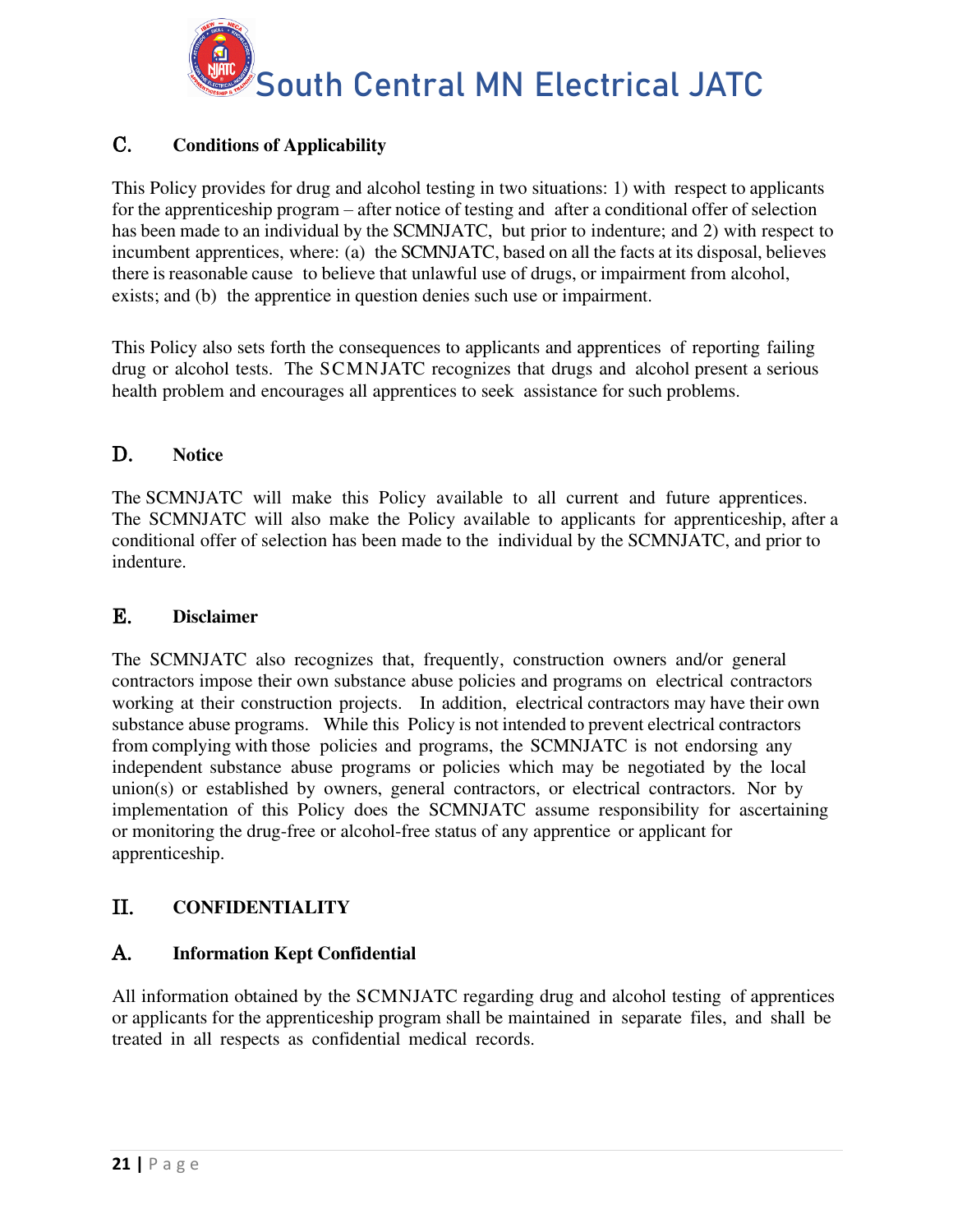![](_page_21_Picture_0.jpeg)

### B. **Communication on a Need-to-Know Basis Only**

Information on test results shall be communicated only to those who need to know in order to implement the Policy and ensure safety and proper treatment of tested apprentices or applicants. Information regarding an apprentice's or applicant's drug test results or rehabilitation status may be released only upon written consent by the apprentice or applicant, except that, regardless of consent, such information may be released where permitted by law:

1. To the representative of a state agency upon request as part of an accident investigation.

2. If the Medical Review Officer (MRO) believes that continued performance by the apprentice or applicant of his/her safety-sensitive function could pose a significant safety risk to the apprentice or applicant or to others.

# III. **TESTING**

Refusal to submit to testing as required and/or permitted under this Policy, or falsification of a test, will be regarded as a positive test result, rendering the apprentice or applicant subject to the attendant consequences set forth herein. Failure to appear for testing without a deferral will be considered refusal to submit to testing.

## A. **Testing of Applicants**

### 1. **In general**

Applicants for an apprenticeship program shall not be asked about drug or alcohol dependence or use until a conditional offer of selection has been made.

Once a conditional offer of selection has been made to an applicant, however, the applicant shall, prior to being indentured in the apprenticeship program, be tested for alcohol impairment and illegal drug use at the expense of the JATC. The SCMNJATC will require testing to be conducted within 48 hours of a conditional offer. The SCMN JATC will provide a list of approved clinics within the jurisdiction. An applicant testing positive for alcohol impairment or illegal drug use, pursuant to the provisions otherwise set forth in this Policy, shall be denied selection.

### 2. **Alcohol dependence**

If, however, an applicant for an apprenticeship program discloses in the course of the application process, and prior to being selected and subjected to alcohol impairment testing, that he or she suffers from alcohol dependence, the applicant shall be tested to determine whether he or she is presently alcohol-impaired.

a. If the test result is "positive", the applicant shall not be selected.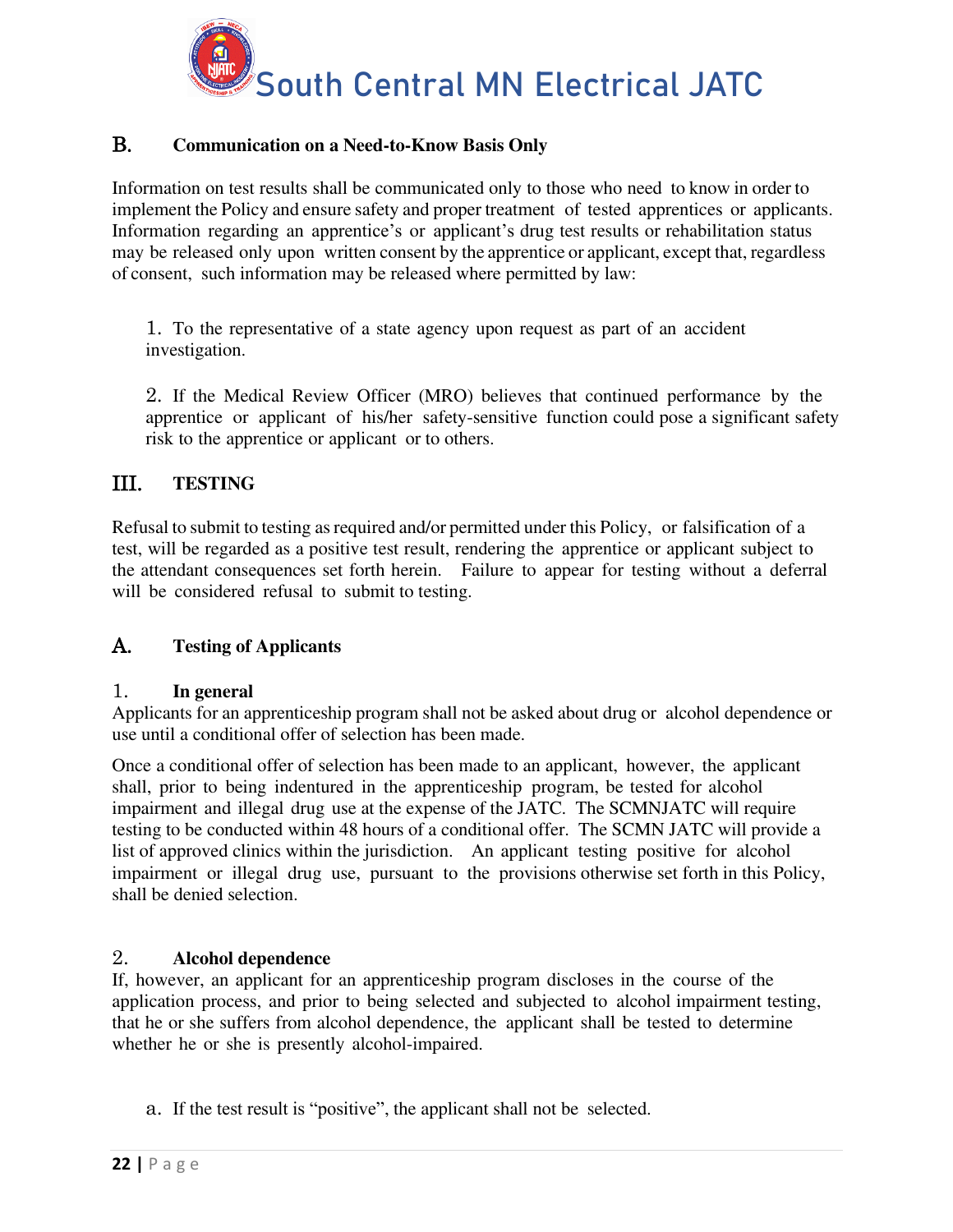![](_page_22_Picture_0.jpeg)

South Central MN Electrical JATC

b. If the test result shows that the applicant was not then impaired, the applicant shall proceed with the application process, shall not be denied selection on the basis of his or her alcohol dependence, and shall be told that the use of alcohol at the workplace will subject the applicant to immediate discharge from the program.

(1) Except as provided in paragraph (2), if the applicant is selected, he or she shall be instructed to enroll in an appropriate alcohol treatment and counseling program as a condition for being indentured in the apprenticeship program. If the applicant is indentured on this basis, and is enrolled in such a program, then, until such time as the apprentice provides the SCMNJATC with a certified statement from the rehabilitation program that the apprentice has successfully completed the program, the apprentice may be tested for alcohol impairment, at no cost to the apprentice, prior to each new assignment by the SCMNJATC for on-the-job training. If such an apprentice tests "positive" for alcohol impairment prior to receiving such a certificate, the apprentice shall immediately be terminated from the apprenticeship program.

(2) If the applicant is selected and has already completed an alcohol treatment and counseling program, the applicant shall provide the SCMNJATC with a certified statement from the rehabilitation program that he or she has successfully completed the program.

### B. **Testing of Incumbent Apprentices**

### 1. **Reasonable cause testing**

Incumbent apprentices shall be tested if the SCMNJATC, based on all the facts at its disposal, determines there is reasonable cause to believe that unlawful use of drugs, or impairment from alcohol, exists; and the apprentice in question denies such use or impairment. For purposes of this Policy "reasonable cause" may be based on, among other things:

a. Information provided by an employer to whom an apprentice has been assigned that the apprentice has been administered a test revealing the presence of alcohol or prohibited drugs; unless the apprentice provides the JATC with:

(1) Documentation from a physician stating that the positive result from the test may have been caused by the use of a properly prescribed medication; or

(2) "Negative" test results from a certified laboratory's independent test of the secured portion of the same sample;

b. Failure of an apprentice, when asked to do so by the SCMNJATC, to make a written request for, and use his or her best efforts to obtain, the results of an employer-administered drug or alcohol test, and to provide a copy of the written request and any results obtained to the SCMNJATC or its authorized agents;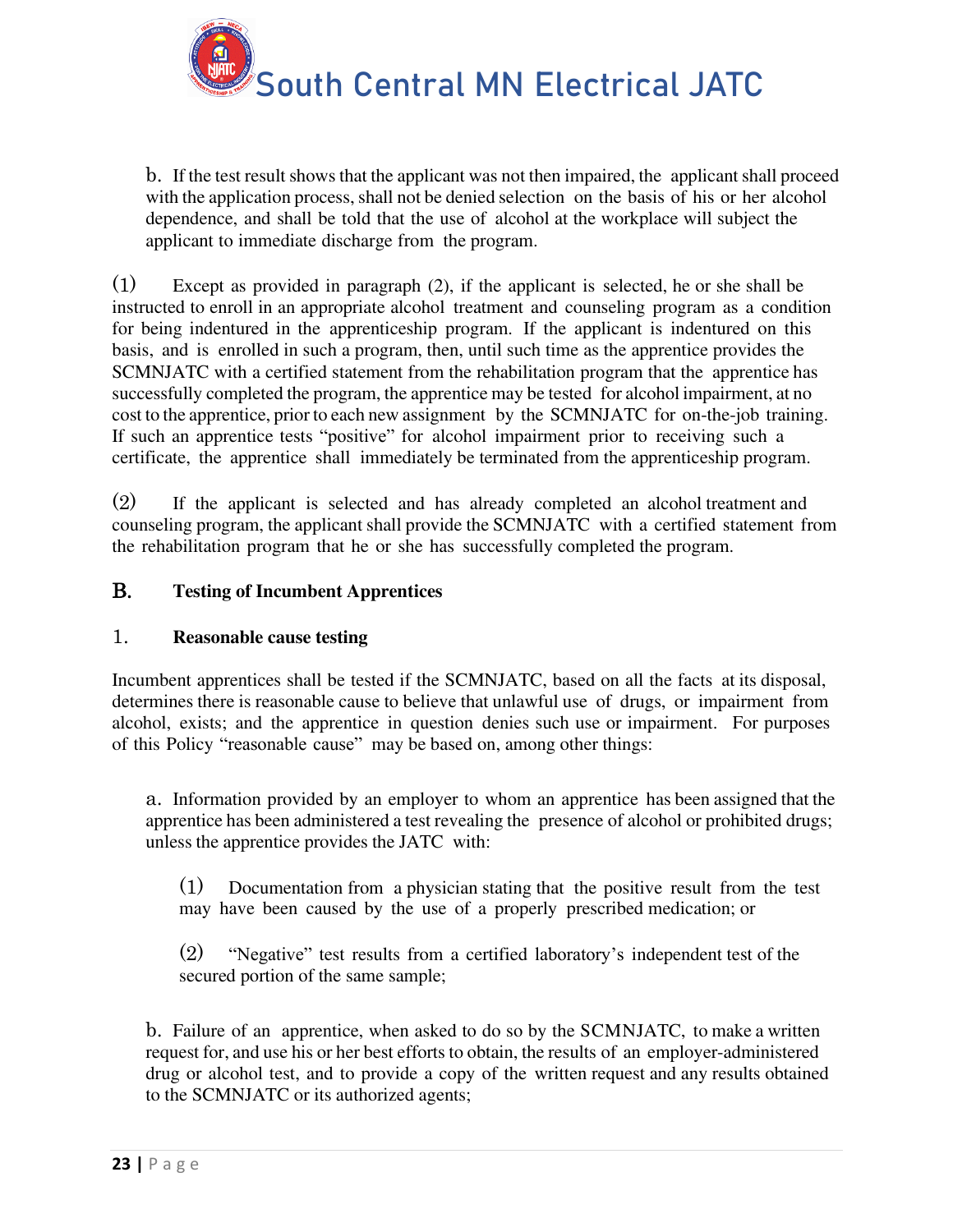![](_page_23_Picture_0.jpeg)

c. Information provided by reliable and credible sources, or independently corroborated, that the apprentice is or may be using illegal drugs or is currently impaired by the use of alcohol;

d. Newly discovered evidence that an apprentice has tampered with a previous drug or alcohol test;

- e. Sudden changes in work or classroom performance;
- f. Repeated failure to follow instructions or procedures;
- g. Violation of safety practices;
- h. Involvement in a near accident;
- i. Odor of alcohol or residual odor peculiar to an illegal drug emanating from an apprentice or near an apprentice's work or study area;
- j. Unexplained or frequent absenteeism;
- k. Unexplained or frequent rejection for employment;
- l. Unexplained drowsiness, disorientation, erratic behavior or mood changes;
- m. Arrest or conviction for violation of criminal drug statues.

### 2. **Possession is the equivalent of a positive test**

When an apprentice is found at the jobsite or classroom in possession of illegal drugs, drug paraphernalia, or alcohol, there is no need to engage in drug or alcohol testing of the apprentice. The apprentice will be regarded as having tested positive for purposes of this Policy.

### 3. **No testing if necessary medical attention is jeopardized**

Testing of an injured apprentice will take place only if it will not jeopardize necessary medical attention for the apprentice.

## C. **Testing of Other Individuals**

The JATC may also test other individuals who receive training from the S C M N JATC, but who are neither registered apprentices nor journeypersons. Such persons will be given a copy of this Policy prior to SCMNJATC training, and the JATC will apply the standards set forth herein for incumbent apprentices to such individuals.

## IV. **TESTING PROCEDURES FOR DRUGS**

The following procedures will be followed when substance abuse testing is conducted: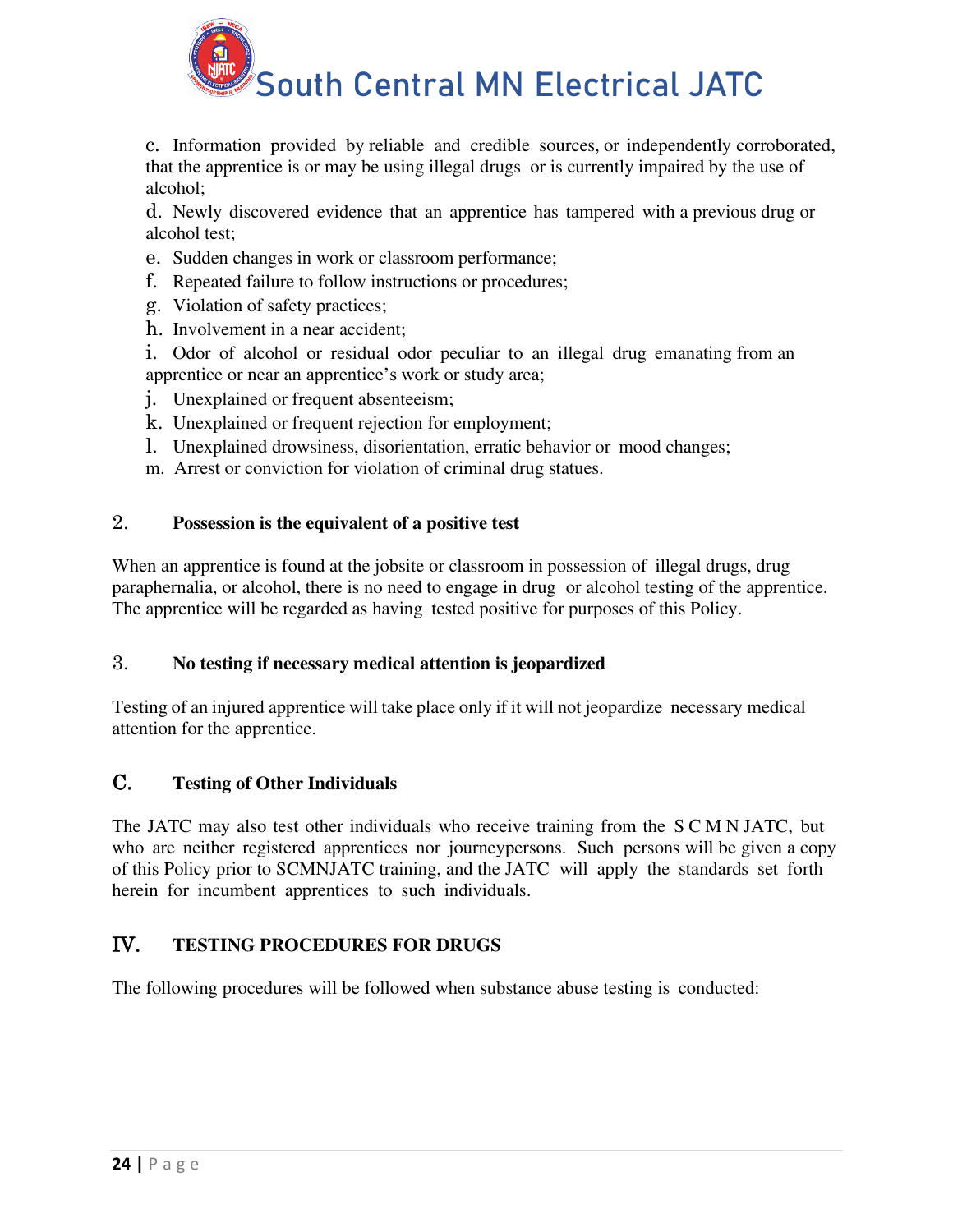![](_page_24_Picture_0.jpeg)

# A. **Methods of Testing**

All drug testing shall be conducted in accordance with the U.S. Department of Health and Human Resource Services' "Mandatory Guidelines for Federal Workplace Drug Testing Programs", as set forth in the Federal Register.

All drug testing shall be by urinalysis or other method which may subsequently be recognized by the U.S. Government as state-of-the-art for validity and accuracy of drug testing results. Effective October 1, 2017, HHS will permit oral fluids testing instead of urinalysis, but only if the donor is unable to provide a urine sample.

Testing shall be performed only by laboratories certified by HHS and published monthly in the Federal Register.

In addition, testing samples shall be separated into two containers at the time of donation of the sample (Bottle A and Bottle B). Initial and confirmatory tests (if necessary) shall be performed on the sample in Bottle A. Bottle B of the original sample shall be kept secure and chemically stable and made available for verification of laboratory testing results as provided in paragraph D.3, below.

## B. **Substances Tested For**

HHS authorizes testing for a five-panel drug profile. The five drugs are: marijuana, cocaine, opiates, phencyclidine and amphetamines. Beginning on October 1, 2017, HHS also authorizes testing for: oxycodone, hydrocodone, oxymorphone and hydromorphone.

## C. **Privacy and Chain of Custody**

Collection of urine specimens must be completed in a private setting. For urine and oral fluids, HHS protocol regarding chain of custody and marking of samples must be followed. A copy of the chain of custody paperwork and labeling information will be made available to the apprentice or applicant upon request.

### D. **Positive Test Results**

All initial tests which show a positive result for drugs must be confirmed by more rigorous standards, using HHS protocols.

A confirmed positive test result shall mean test levels on both the screening test and the confirmatory test that are recognized as positive by the HHS Mandatory Guidelines, in their current form or in any subsequent rule or regulation issued by that Agency, for any of the illegal drugs listed in such Guidelines.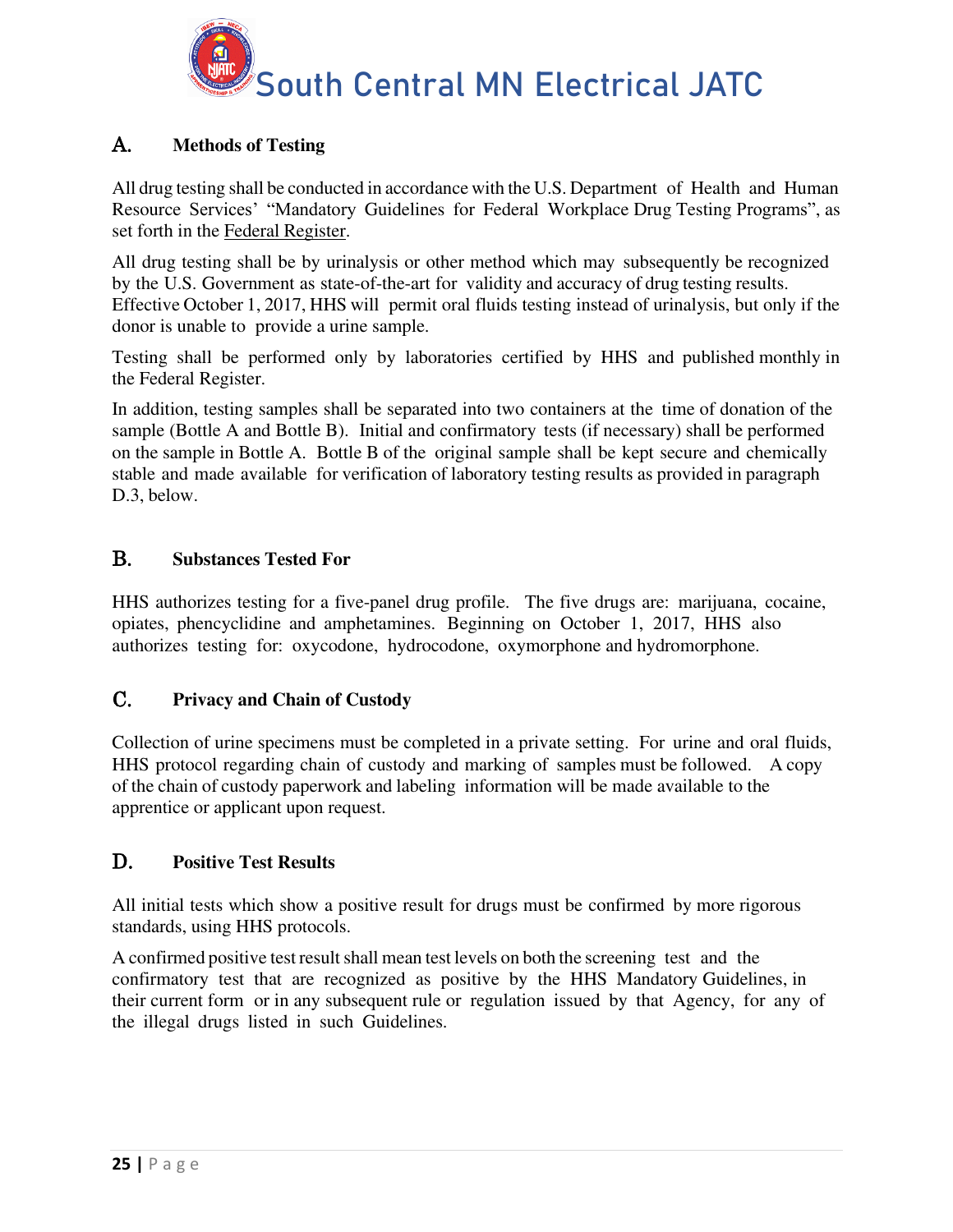![](_page_25_Picture_0.jpeg)

# E. **Oversight by Medical Review Officer (MRO)**

All drug testing shall come under the control and supervision of a licensed physician, with knowledge of substance abuse disorders. This physician, called a Medical Review Officer (MRO), will protect apprentice or applicant confidentiality and otherwise abide by the Medical Review Officer Manual, as published on the HHS/Substance Abuse and Mental Health Services Administration (SAMHSA) website: http://beta.samhsa.gov/workplace.

The role of the MRO in drug testing includes the following:

### 1. **Procedures for confirmed positive tests**

If a positive test is confirmed, the MRO will contact the apprentice or applicant as soon as possible.

(a) An apprentice or applicant whose test results are "positive" shall be advised of the right to provide a n alternative explanation and/or to have the secured portion of his/her urine sample independently retested by a HHS Certified laboratory of his/her choice and at his/her expense, as provided in paragraphs 2 and 3, below.

(b) The apprentice or applicant shall also receive copies of the following:

(i) Test results;

(ii) A copy of this Policy, which includes notice of the possible adverse actions the SCMNJATC may take.

### 2. **Right to provide alternative explanation**

After submitting to a test, or after being notified of a positive test, an apprentice or applicant may voluntarily provide the MRO with evidence indicating that a positive result from the test may be caused by the apprentice or applicant's use of properly prescribed medication. If the evidence is satisfactory to the MRO, a positive test result will not result in adverse action.

### 3. **Right to have secured portion of split sample independently tested**

An apprentice or applicant who tests positive shall have the right to have the secured portion of his/her urine (or oral fluids) sample independently tested by an HHS-certified laboratory of his/her choice and at his/her expense.

The apprentice or applicant must notify the SCMNJATC or the MRO within three (3) working days of notification of a positive test result that the apprentice or applicant wishes to have the secured portion of the split specimen tested.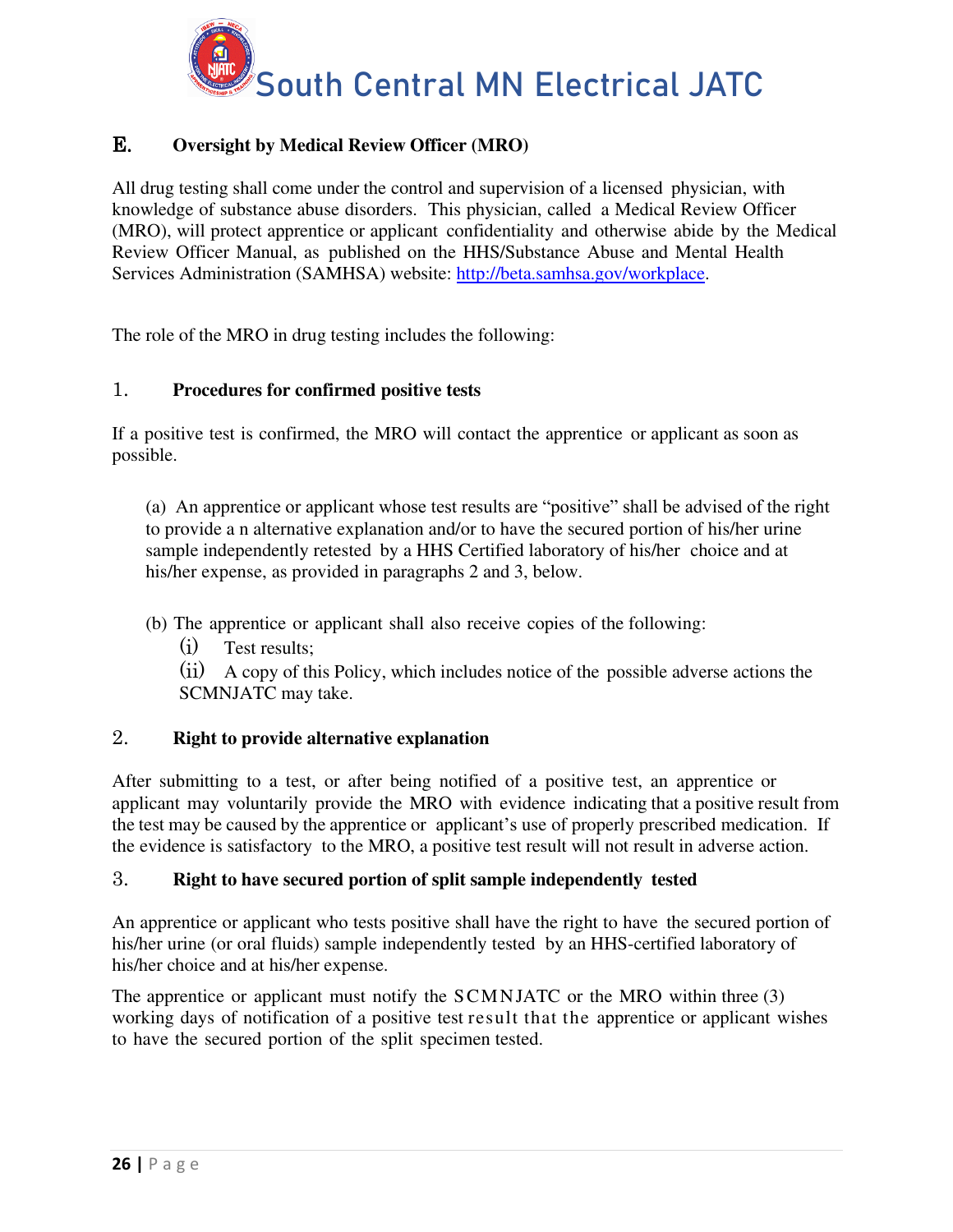![](_page_26_Picture_0.jpeg)

The proper chain of custody and documentation must be adhered to by the second lab, which also must be a lab certified by HHS to perform urine drug testing.

If the independent test is "negative", the apprentice/applicant shall be reassigned to on-the-job training immediately.

### 4. **Reporting test results**

If the MRO deems an alternative explanation satisfactory, or, if the test on the Secured Sample comes back negative, the MRO shall report a negative result to the JATC.

Otherwise, the MRO reports a positive result to the JATC. The MRO reports only that the sample was positive: he/she does not identify the drug or the levels detected. The positive result report shall result in withdrawal of the conditional offer for an applicant, and an incumbent shall be subject to the procedures set forth in Section VI, below.

### 5. **Failure to respond to the MRO or SCMNJATC**

If the MRO cannot contact the apprentice or applicant within three (3) days, and after making three (3) attempts, the SCMNJATC representative will be notified to contact the apprentice or applicant and advise him or her to contact the MRO. At this time, no test results will be given to the SCMNJATC.

If, after 24 hours of being notified by the SCMNJATC to do so, the apprentice or applicant does not contact the MRO, the MRO will verify the positive test result to the JATC. The MRO may notify the authorized SCMJATC representative of results by telephone, computer interface, fax, or in writing.

If the SCMNJATC cannot contact the apprentice or applicant within three working days, the apprentice or applicant may be subject to termination from the apprenticeship program.

## F. **No Waiver of Liability for Testing**

No apprentice or applicant for an apprenticeship program shall be required to sign any waiver limiting the liability of any firm, laboratory, or person involved in the decision to test or the testing process.

## V. **TESTING PROCEDURES FOR ALCOHOL**

### A. **Methods of Testing**

Because HHS does not provide standards for alcohol testing, all alcohol testing shall be conducted in accordance with the protocols and procedures contained in the Nuclear Regulatory Commission's (NRC's) regulations for alcohol testing, which are part of the NRC's rules governing fitness for duty (10 CFR Part 26).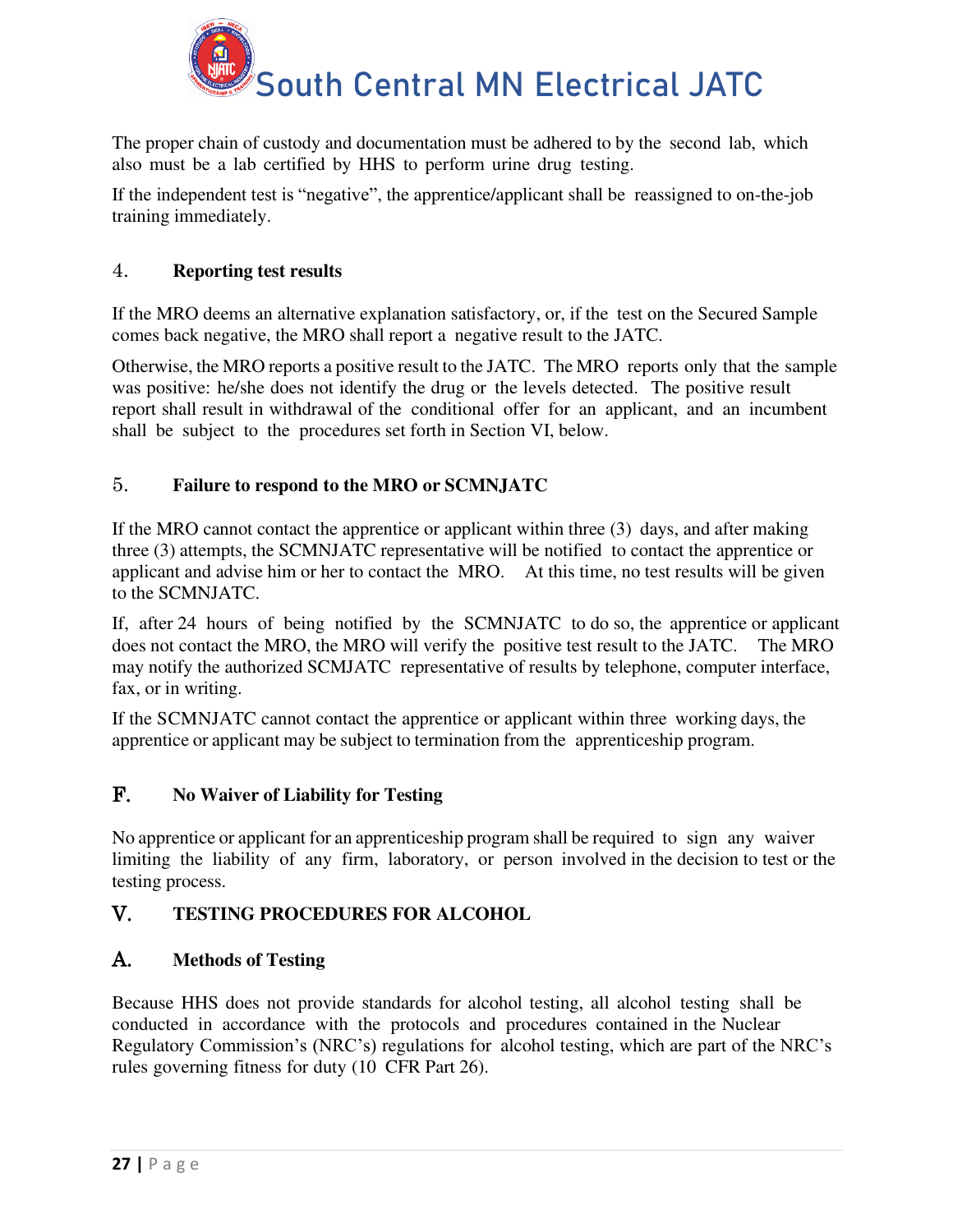![](_page_27_Picture_0.jpeg)

Initial testing shall be done by breathalyzer, or, in the alternative, by oral fluids testing. Such initial testing must be done, at a minimum, by alcohol screening devices (ASDs) approved by the National Highway Traffic Safety Administration (NHTSA). No adverse action shall be taken against any apprentice or apprentice applicant by the JATC on the basis of an unconfirmed "positive" result of an initial alcohol test.

The confirmatory test must be done on a breath sample, regardless whether the initial test was by breathalyzer or oral fluids screening. Such confirmatory testing must be done by "evidential-grade breath alcohol analysis devices" (EBTs).

# B. **Chain of Custody**

Chain of custody must also be established for alcohol tests. As HHS has stated, the provisions of 29 CFR 26.91(c) regarding evidential-grade breath alcohol analysis devices (EBTs) are "necessary to establish an unimpeachable chain of custody for confirmatory alcohol test results…." *See* 73 Fed. Reg. at 17059 (March 31, 2008).

### C. **Positive Test Results**

A positive alcohol test result shall mean test levels on both the initial test and the confirmatory test that meet the levels set forth in the NRC's regulations for alcohol testing, or other tests that are officially recognized as showing impairment by the applicable federal, state, or local governmental authority.

If the results of the confirmatory tests are negative, no further action is taken. If the results are positive, adverse action may be taken.

### D. **No MRO Review or Independent Testing**

No MRO review is required for a confirmed positive alcohol test result under the NRC regulations. (10 CFR 26.5)

The NRC has permitted the donor to provide a blood sample for independent testing at his or her own expense. This option is no longer available under the NRC regulations.

### E. **No Waiver of Liability for Testing**

No apprentice or applicant for an apprenticeship program shall be required to sign any waiver limiting the liability of any firm, laboratory, or person involved in the decision to test or the testing process.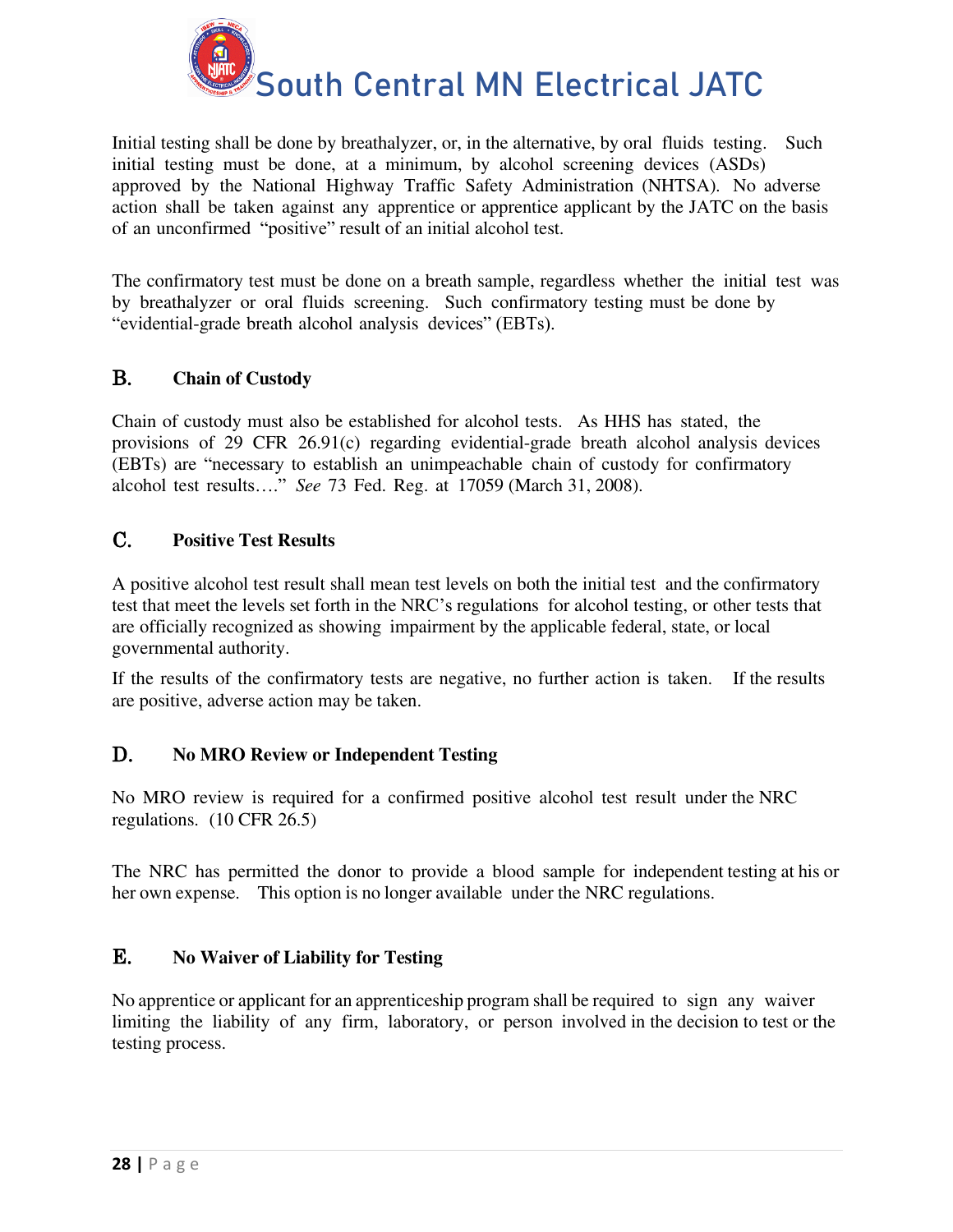![](_page_28_Picture_0.jpeg)

# VI. **CONSEQUENCES OF TESTING POSITIVE FOR DRUG OR ALCOHOL**

# A. **Applicants**

An applicant for apprenticeship who tests positive on a drug or alcohol test shall have his or her conditional offer of selection withdrawn. Two (2) diluted test results will be considered a confirmed positive test. The applicant may reapply to the program 6 months from the date of withdrawal of offer.

### B. **Incumbent Apprentices**

An incumbent apprentice testing positive on any drug or alcohol test, shall, on first occurrence, be offered the opportunity to enter a rehabilitation or counseling program. The JATC shall provide information to the apprentice concerning the existence of public and private drug counseling, assistance, rehabilitation and other drug and alcohol abuse treatment programs of which the JATC is aware. (Employee Assistance Plan or EAP).

If the apprentice enters such a program, his or her status as an apprentice will not be affected, except that pending certification of satisfactory completion of the program, the apprentice's onthe-job training (OJT) shall be suspended without pay. Apprentices shall not be eligible to return to work, or be assigned through the JATC for employment, until the apprentice has passed a post-treatment drug and alcohol test at the expense of the JATC, pursuant to the standards of this policy.

The JATC shall endeavor to accommodate the times during which the apprentice must be absent to participate in such program, in order to allow the apprentice to continue to receive classroom training. If the "program" feels it is permissible for the apprentice to be in school while completing the "program" then they shall be. If at the end of the "program" the apprentice cannot pass the post-treatment drug and alcohol test, then the JATC may not permit the apprentice to attend classes.

## VII. **EFFECTIVE DATE/AMENDMENTS**

The effective date of this Policy is December 1, 2017.

Changes in the law and technology governing substance abuse testing may require modification or revision of this Policy from time to time. Apprentices shall be provided with notice of such modifications or revisions, when adopted by the JATC, at least 30 days prior to their effective date.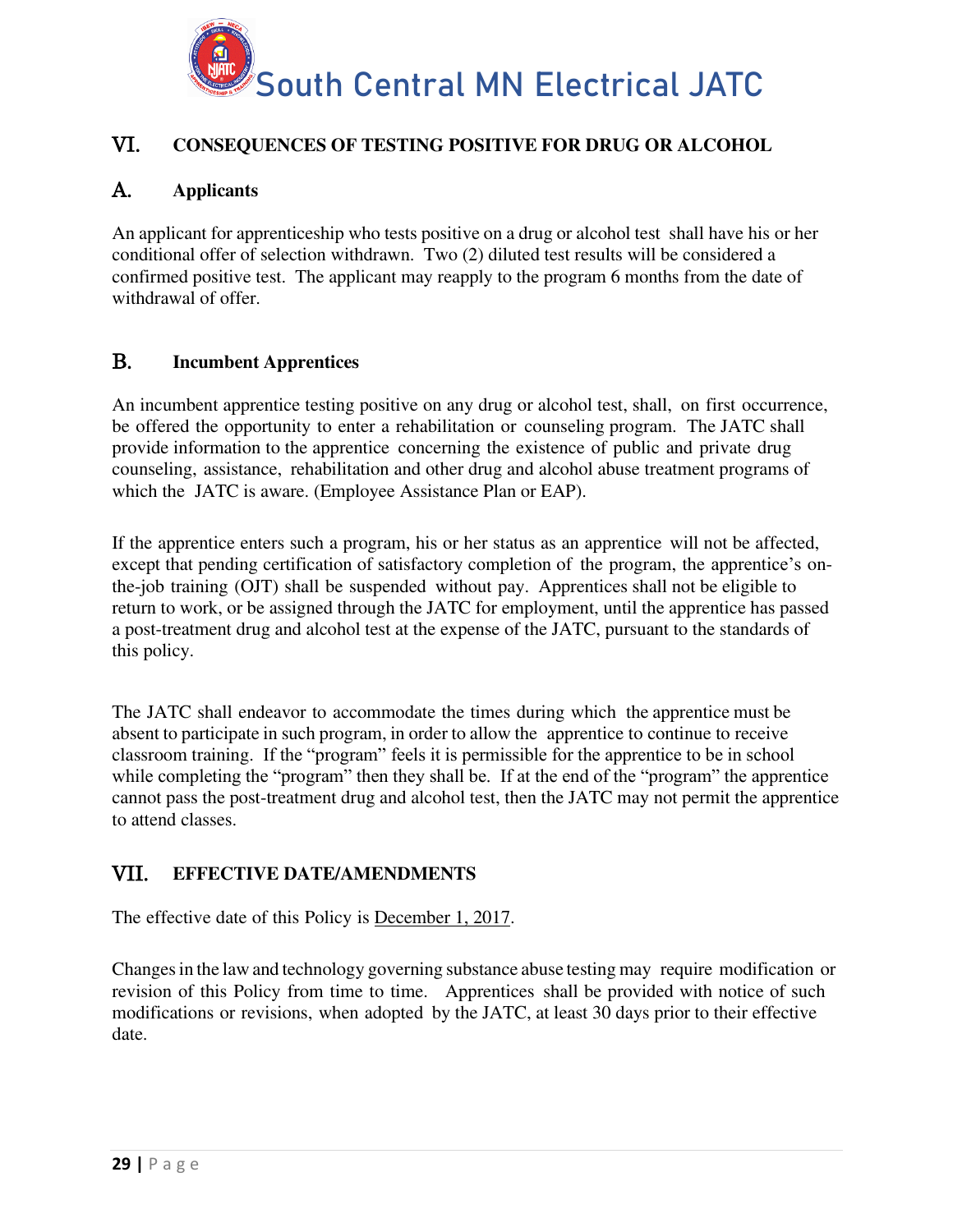![](_page_29_Picture_0.jpeg)

### **CONSENT FORM**

1. I have been given a copy of the SCMNJATC's Alcohol and Substance Abuse Policy and Program (Policy). I have read the Policy and understand its contents.

2. As a condition of participation in the apprenticeship program, I applicant/apprentice (circle one), hereby consent to submit to such urinalysis, oral fluids, breathalyzer and/or other tests as shall be determined by the SCMNJATC for the purposes of determining the presence of prohibited drugs or alcohol. I agree that any specimens collected for these purposes may be forwarded by the SCMNJATC to a certified testing laboratory for analysis. I further agree to and hereby authorize the release of the results of said tests to the SCMNATC or its authorized agents.

I hereby authorize any physician, addictionologist, counselor, or other rehabilitation professional to discuss my compliance with the Policy with the SCNJATC, or its authorized agents.

I understand that my refusal to submit to testing as required and/or permitted under the Policy, or falsification of a test, will be regarded as a positive test result, rendering me subject to the attendant consequences set forth in the Policy.

3. I further understand that on-the-job training (OJT) is a critical part of my apprenticeship, and that as a condition of receiving OJT I may be required by my employers to submit to urinalysis, oral fluids, breathalyzer and/or other tests for the purposes of determining the presence of prohibited drugs or alcohol. I agree to and hereby authorize the release of the results of any such tests and/or examinations to the SCMNJATC or its authorized agents.

If the SCNJATC asks me to do so, I will make a written request for, and use my best efforts to obtain, the results of any such tests and/or examinations from my employers. I further agree to provide a copy of the written request and any results I obtain to the SCMNJATC or its authorized agents. I understand that my failure to take any of these actions will be regarded as reasonable cause for testing under the terms of the Policy.

I further understand that an employer-administered test revealing the presence of alcohol or prohibited drugs may be regarded as reasonable cause for testing under the terms of the Policy, unless I provide the SCMNJATC with: (1) documentation from a physician stating that the positive result from the test may have been caused by the use of a properly prescribed medication; or (2) "negative" test results from a certified laboratory's independent test of the secured portion of the same sample.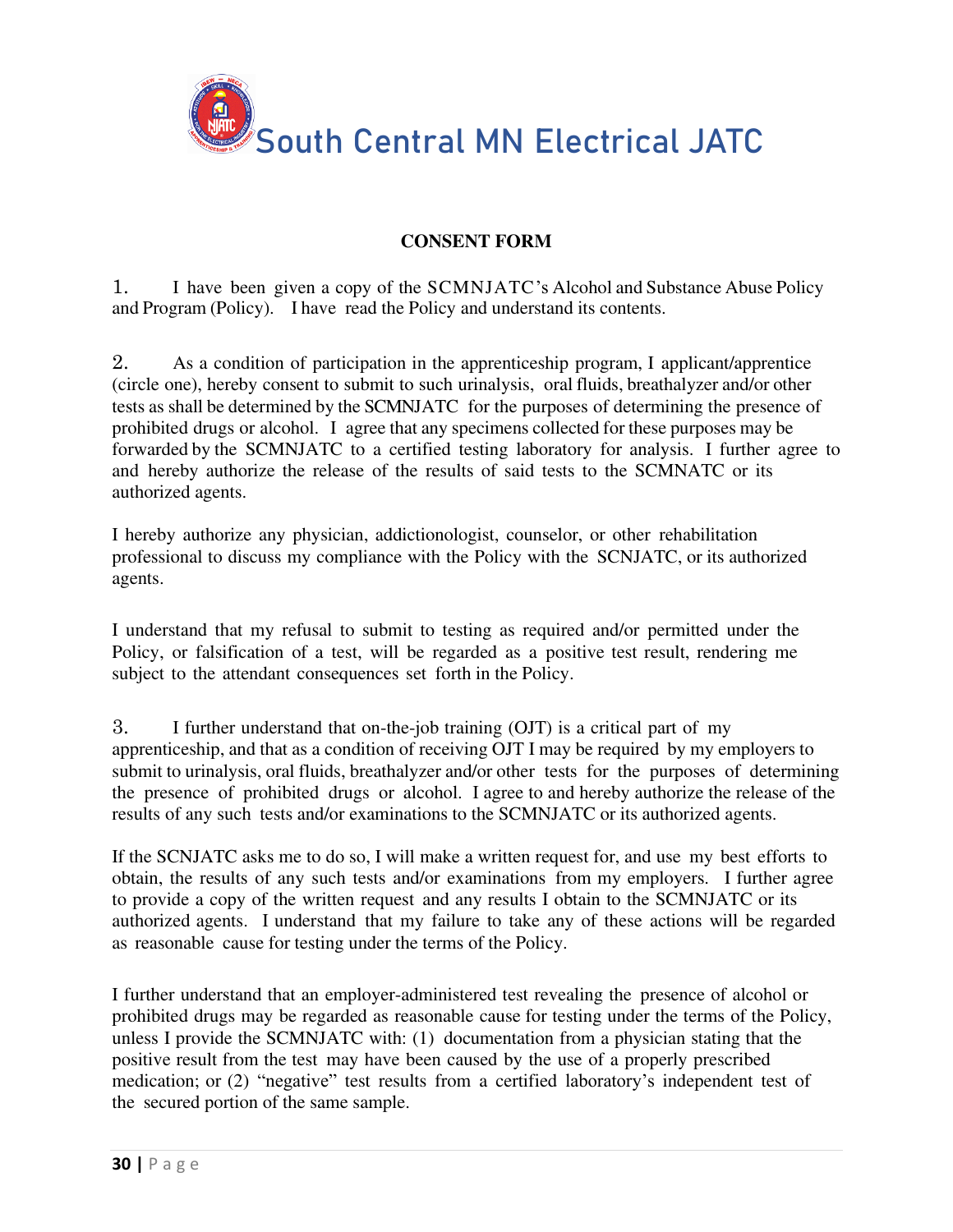![](_page_30_Picture_0.jpeg)

I hereby authorize any employer, physician, addictionologist, counselor, other rehabilitation professional to discuss with the JATC or its authorized agents, the results of any employeradministered urinalysis, oral fluids, breathalyzer and/or other tests administered for the purposes of determining the presence of prohibited drugs or alcohol.

4. I understand that changes in the law and technology governing substance abuse testing may require that the SCMNJATC modify or revise this Policy from time to time, and that I will be provided with notice of such modifications or revisions, when adopted by the SCMNJATC, at least 30 days prior to their effective date.

I have carefully read the foregoing Consent Form and fully understand its contents. I acknowledge that my signing this form is a voluntary act on my part and that I have not been coerced into signing this document by anyone.

Printed Name Social Security Number (Last 4 nos. only)

Signature Date

Printed Name of Witness

Signature of Witness Date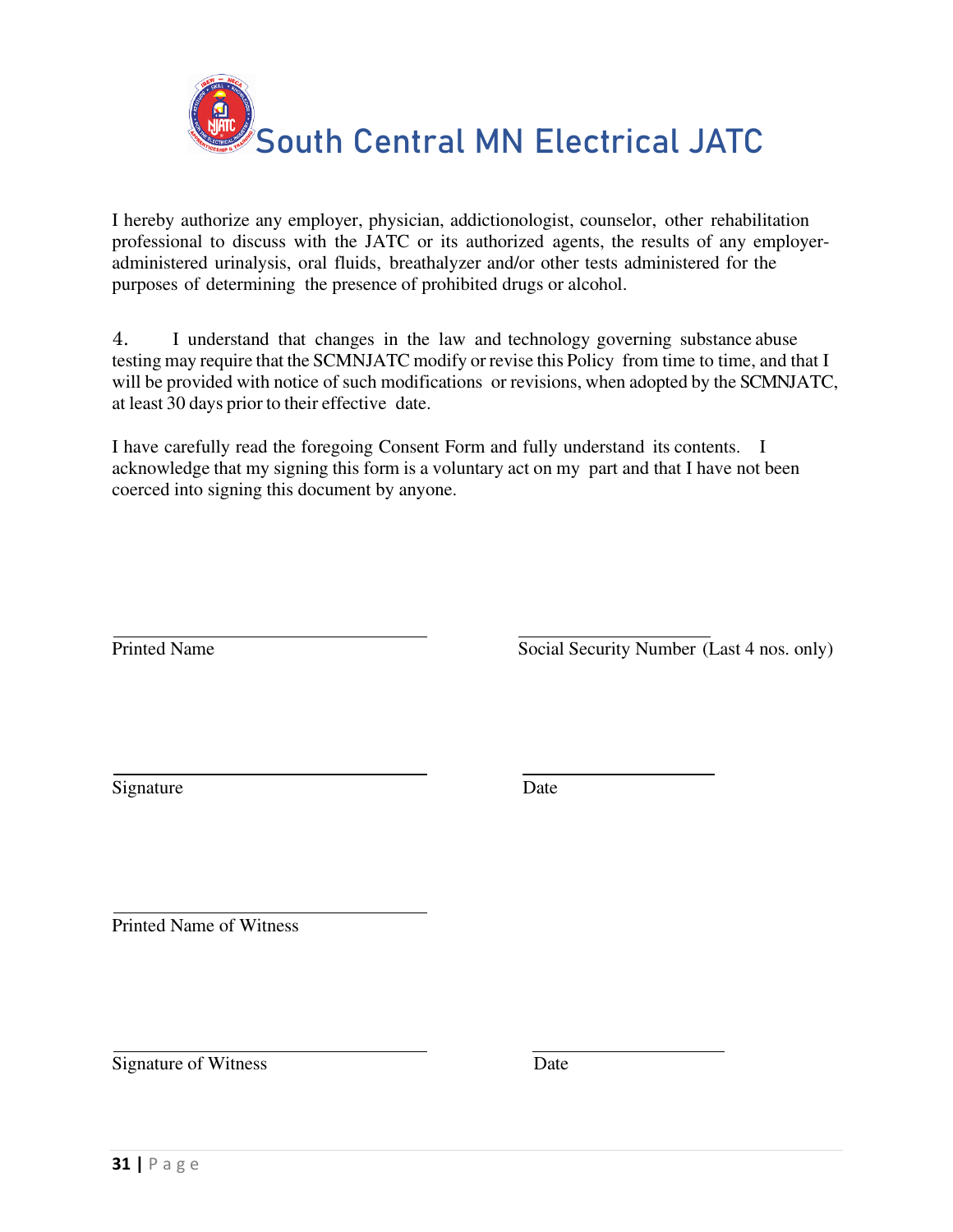![](_page_31_Picture_0.jpeg)

DLI Registration number: RE-

Address:

\_\_\_\_\_\_\_\_\_\_\_\_\_\_\_\_\_\_\_\_\_\_\_\_\_\_\_\_\_\_\_\_\_\_\_\_\_\_\_\_\_\_\_\_\_\_\_\_\_\_\_\_

### **AUTHORIZATION**

I hereby authorize the Minnesota Department of Labor and Industry (DLI) to release to **SOUTH CENTRAL MINNESOTA ELECTRICAL JATC**, or any of its representatives, the following information:

- · Status of my license application;
- · Whether I have scheduled a licensing examination and, if so, for what date;
- · Whether I have re-scheduled a licensing examination and, if so, for what date;
- · Whether I have taken the licensing examination and, if so, whether I have passed or failed;
- · The scores I have received on my licensing examinations.

I understand that the data I have submitted to DLI and the data created by DLI relating to my electrical, plumbing, or boiler work, other than my name and designated address, are classified as private under the Minnesota Government Data Practices Act, Minn. Stat. § 13.41, Subd. 2. By signing this Authorization, I agree to waive the right to that data being withheld from **SOUTH CENTRAL MINNESOTA ELECTRICAL JATC**.

 $\overline{a}$ Signature of Apprentice

This instrument was acknowledged before me on  $\frac{\qquad (Date)}{(Date)}$  by

 $\overline{\phantom{a}}$  , and the contract of the contract of the contract of the contract of the contract of the contract of the contract of the contract of the contract of the contract of the contract of the contract of the contrac

 (Date) \_\_\_\_\_\_\_\_\_\_\_\_\_\_\_\_\_\_\_\_\_\_\_\_\_\_\_\_\_\_\_\_\_.

(Apprentice Name-Printed)

(Signature of notary officer)

My commission expires: \_\_\_\_\_\_\_\_\_\_\_\_

(stamp)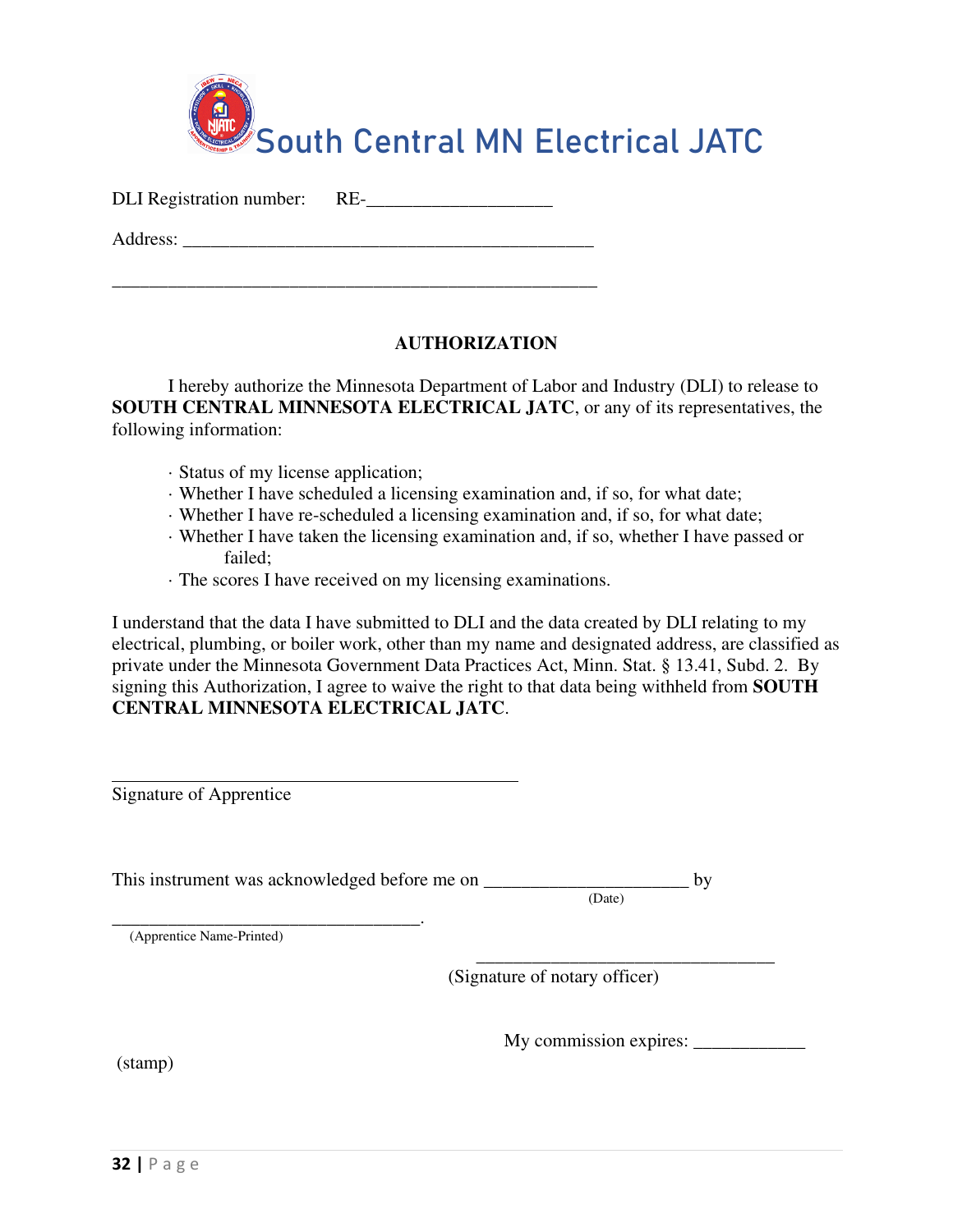![](_page_32_Picture_0.jpeg)

# **XIV. DRUG AND ALCOHOL TESTING POLICY Acknowledgment and Authorization Form**

 $I \longrightarrow$  acknowledge that I have received a copy of the SCMNJATC Drug and Alcohol Testing Policy, that I have reviewed the policy, and agree to be bound by the policy. I understand that my acceptance into the SCMNJATC Apprenticeship Program is conditioned on my successfully passing a drug and alcohol test, pursuant to the policy.

I agree to give urine and blood/saliva samples to be used for drug and alcohol analysis under the conditions outlined in the policy.

I authorize release of the test results to the SCMNJATC.

**DO NOT SIGN** 

Date: \_\_\_\_\_\_\_\_\_\_\_\_\_\_\_\_\_\_\_\_\_\_\_\_\_\_\_\_\_\_\_\_\_\_\_\_\_\_\_\_\_\_\_\_\_\_\_\_\_\_\_\_\_\_\_\_\_\_\_\_\_\_\_\_\_\_\_\_\_\_

**DO NOT SIGN** 

Signature: \_\_\_\_\_\_\_\_\_\_\_\_\_\_\_\_\_\_\_\_\_\_\_\_\_\_\_\_\_\_\_\_\_\_\_\_\_\_\_\_\_\_\_\_\_\_\_\_\_\_\_\_\_\_\_\_\_\_\_\_\_\_\_\_

**NOTE: A picture I.D. is required at the time of your physical.**